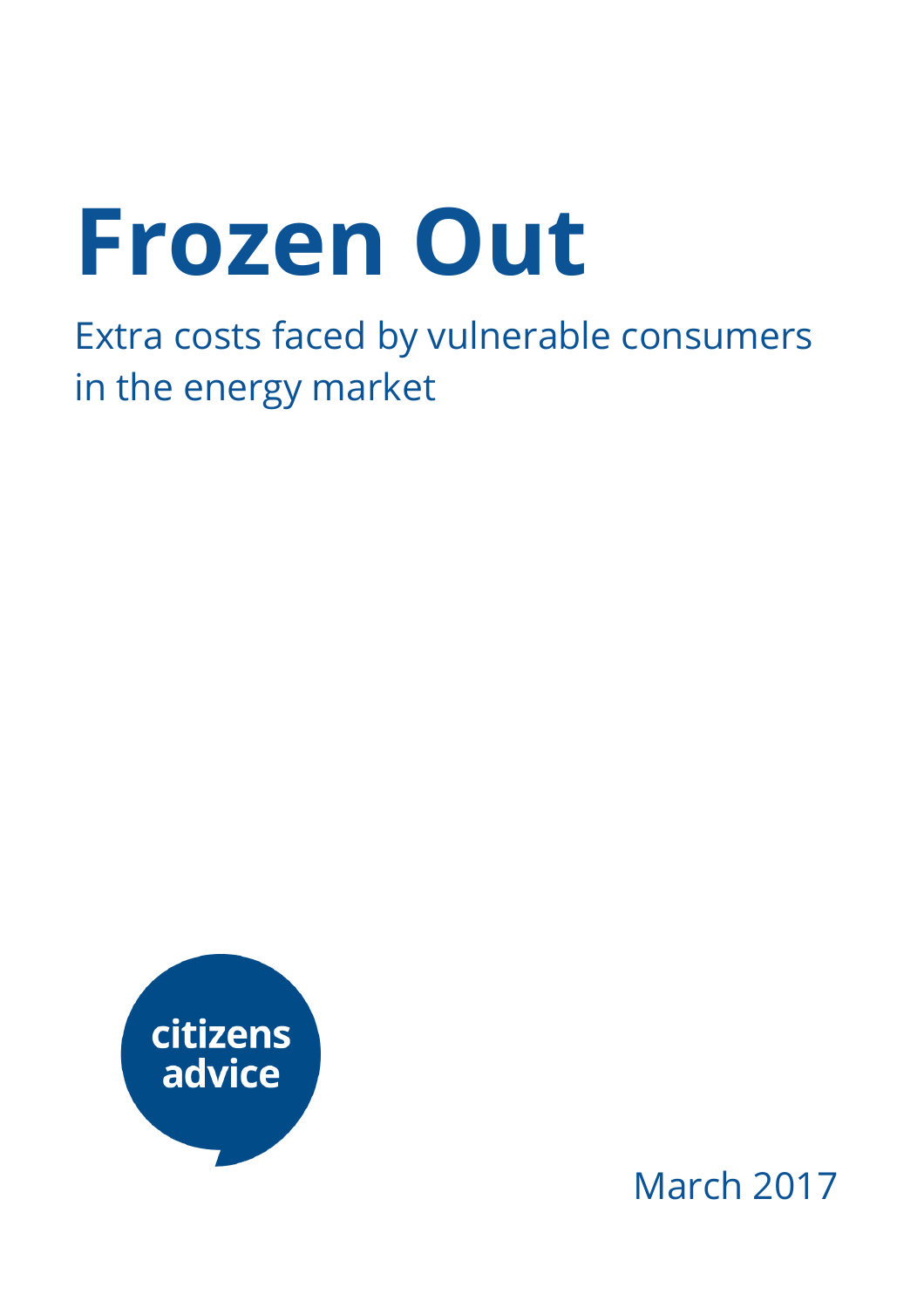## **Contents**

<span id="page-1-3"></span><span id="page-1-2"></span><span id="page-1-1"></span><span id="page-1-0"></span>

| <b>Summary</b>                                   | $\overline{2}$ |
|--------------------------------------------------|----------------|
| <b>Policy Recommendations</b>                    | 4              |
| <b>Extra costs in the energy market</b>          | 5              |
| Consumers paying too much for their energy       | 5              |
| Households living in inefficient homes to heat   | 7              |
| Households that use more energy in the daytime   | 8              |
| Consumers left behind by technology              | 9              |
| <b>Current support for consumers</b>             | 12             |
| <b>Warm Home Discount</b>                        | 12             |
| <b>Winter Fuel Payment</b>                       | 13             |
| <b>Cold Weather Payment</b>                      | 13             |
| <b>Energy Company Obligation</b>                 | 14             |
| Government funded programmes                     | 16             |
| <b>Competition and Market Authority Remedies</b> | 17             |
| <b>Policy Recommendations</b>                    | 18             |
| Price guarantee for vulnerable consumers         | 18             |
| Local energy strategies                          | 19             |
| <b>Renters Energy Efficiency Fund</b>            | 20             |
| Minimum standards for smart meter support        | 21             |
| Filling the fuel poverty gap                     | 21             |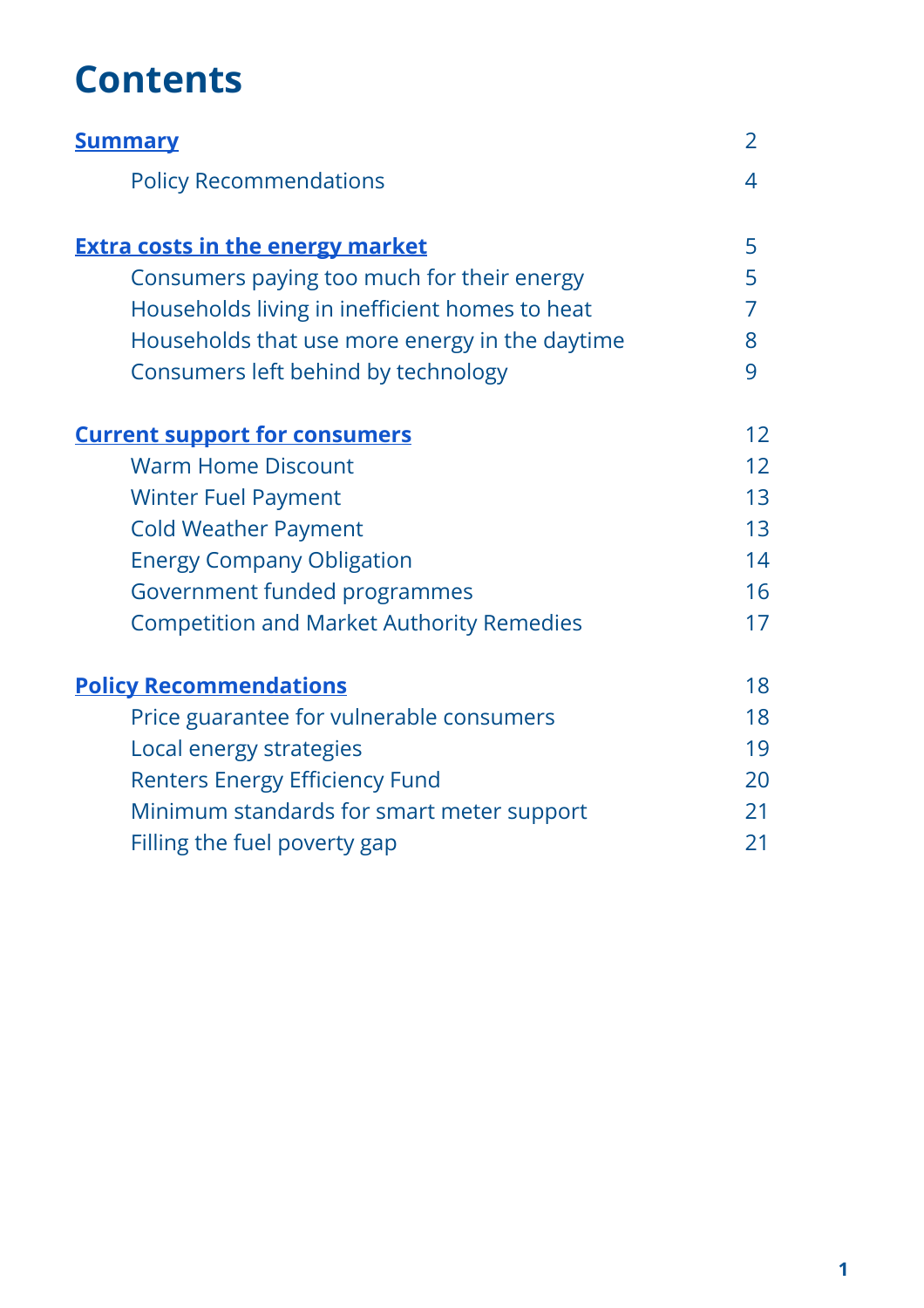# Summary

Many consumers in Great Britain are paying far too much for their energy with certain vulnerable groups such as low income, elderly and disabled households particularly likely to suffer extra costs. This report looks at the current gap between costs faced by consumers and current investment in helping vulnerable households reduce their bills, concluding with some recommendations for how this gap could be closed.

The Competition and Market Authority's recent investigation showed that a lack of competition in the market meant consumers overpaid by £1.4bn per year on average but this rose to £2bn in 2015. In addition we estimate that the most inefficient homes to heat are costing around £3.5bn. Inefficiencies in price and consumption of energy are therefore costing GB consumers around £5.5bn, about £200 per household.

|                                                     | <b>Average</b><br>annual<br><b>cost</b> | No.<br>households<br>affected | <b>Total</b><br>annual<br><b>cost</b> | <b>Vulnerable groups</b><br>affected in particular |
|-----------------------------------------------------|-----------------------------------------|-------------------------------|---------------------------------------|----------------------------------------------------|
| Standard tariff/not<br>switching <sup>1</sup>       | £140                                    | 18.5 million                  | £2bn                                  | Low income, low<br>qualifications, elderly         |
| <b>Energy inefficient</b><br>home <sup>2</sup>      | £600                                    | 5.9 million                   | £3.5bn                                | Private renters (young,<br>low income)             |
| Higher energy needs<br>(at home during day) $3$     | £230                                    | 11.9 million                  | £3.5bn                                | Elderly, young children,<br>disabled, low income   |
| <b>Barriers to using</b><br>smart data <sup>4</sup> | £30-40                                  | 4 million                     | £140m                                 | Elderly, no qualifications,<br>long term illness   |
| Significant peak-time<br>consumption <sup>5</sup>   | £30-40                                  | 2 million                     | £70m                                  | Low income, families,<br>pensioners                |

#### Figure 1. Extra costs faced by GB energy consumers

<sup>1</sup> Average cost from analysis of Ofgem [standard](https://www.ofgem.gov.uk/consumers/household-gas-and-electricity-guide/understand-your-gas-and-electricity-bills/energy-plans-what-standard-variable-rate-tariff-and-how-does-it-compare) tariff figures, Dec 2016. Households affected from Ofgem estimate of 66% on standard tariffs, applied to estimated 28 million GB customers. Total cost in 2015 and vulnerable groups from CMA [investigation](https://www.gov.uk/cma-cases/energy-market-investigation) 2016.

<sup>2</sup> Average cost from estimate in ACE Cold Man of [Europe](http://www.ukace.org/wp-content/uploads/2015/10/ACE-and-EBR-briefing-2015-10-Cold-man-of-Europe-update.pdf) 2015 that E-G rated homes cost £1,750 which is 56% more than A-D. No of GB dwellings with E-G rating totalled from *English [Housing](https://www.gov.uk/government/statistics/english-housing-survey-2015-to-2016-headline-report) Survey* 2017, [Scottish](http://www.gov.scot/Resource/0051/00511081.pdf) Housing [Condition](http://www.gov.scot/Resource/0051/00511081.pdf) Survey 2016 and our analysis of National Energy Efficiency Data for Wales. Total cost from multiplying average cost and households affected.

<sup>3</sup> British Gas [consumption](https://www.britishgas.co.uk/consumption-calculator.html) calculator estimates 40-60% increase in electricity consumption from being at home during the day. Average cost found from adding 50% to average electricity bill (Ofgem, *[Infographic:](https://www.ofgem.gov.uk/publications-and-updates/infographic-bills-prices-and-profits)* Bills, prices and profits, Jan 2017) with a standing charge of £100 removed as this part of the bill is unaffected by consumption (maximum charge for big 6 - MoneySuperMarket, How is your [energy](http://www.moneysupermarket.com/c/news/how-is-your-energy-bill-calculated/0026474/) bill [calculated](http://www.moneysupermarket.com/c/news/how-is-your-energy-bill-calculated/0026474/), 2014). No. of households from applying 44% at home during the day in English [Housing](https://www.gov.uk/government/statistics/english-housing-survey-2014-to-2015-headline-report) Survey, 2016, to all GB households.

<sup>4</sup> Average cost from DECC Smart meter roll-out: Impact [Assessment](https://www.gov.uk/government/uploads/system/uploads/attachment_data/file/276656/smart_meter_roll_out_for_the_domestic_and_small_and_medium_and_non_domestic_sectors.pdf), 2014, number affected from applying 14% of users in DECC *Early [Learning](https://www.gov.uk/government/uploads/system/uploads/attachment_data/file/407543/3_Smart_Metering_Early_Learning_Project_-_Consumer_survey_and_qual_research_-_Main_report_FINAL_CORRECTED.pdf) Project* 2015 who had stopped using consumption data, to all GB consumers. Total cost from multiplying average cost and households affected.

<sup>5</sup> Average cost from estimate of cost of 30% peak time consumption in Sustainability First [Smarter,](http://www.sustainabilityfirst.org.uk/images/publications/other/Sustainability_First_-_Discussion_Paper_by_Jon_Bird_-_Smarter_fairer__Cost-reflectivity_and_socialisation_in_domestic_electricity_prices_-_FINAL.pdf) fairer, Mar 2016. Vulnerable groups affected from our analysis of Low Carbon [London](https://data.london.gov.uk/dataset/smartmeter-energy-use-data-in-london-households) data, Jun 2015. No. of households from applying proportions in this data to all GB households. Total cost from multiplying average cost and households affected.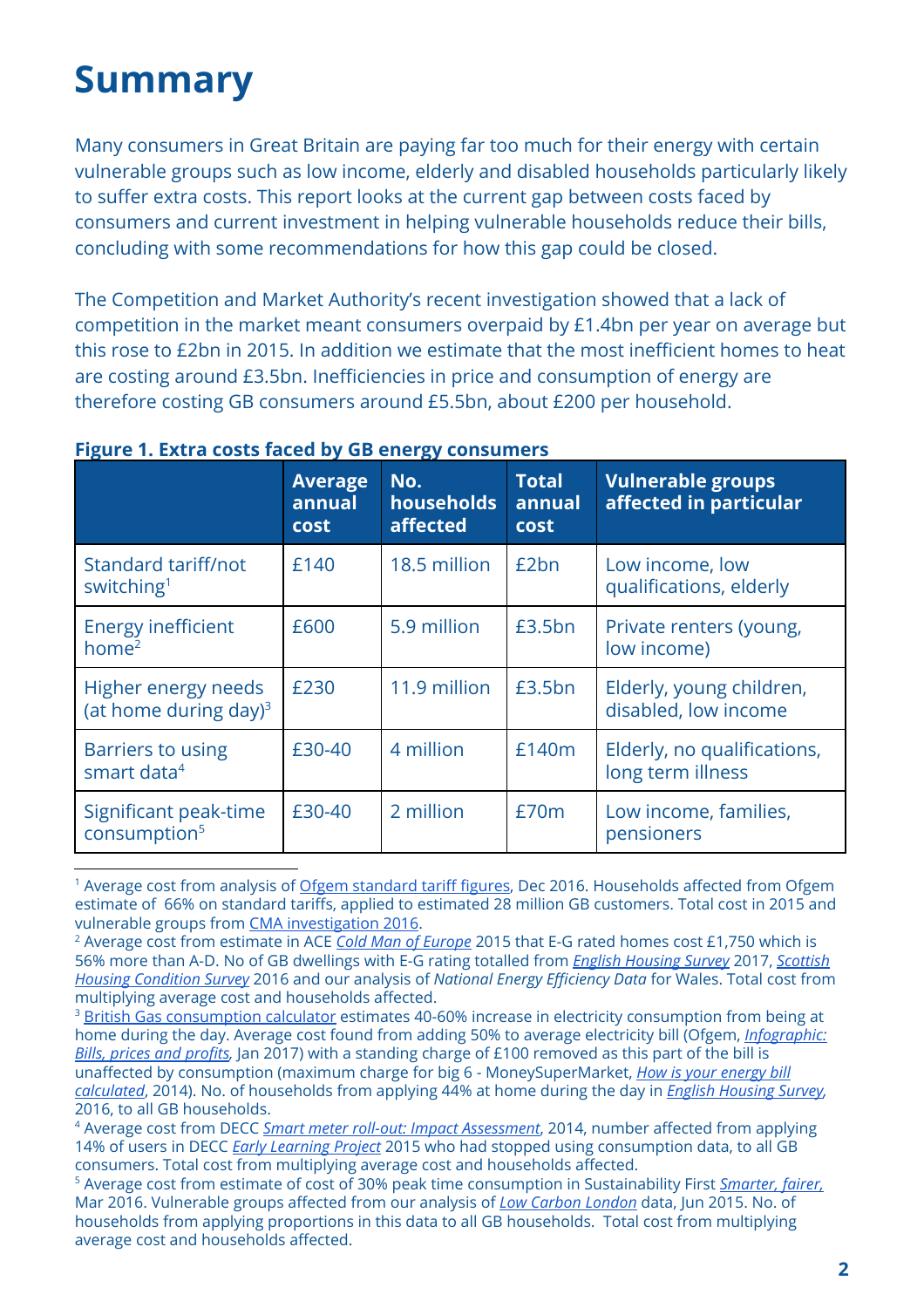There are a number of policies to help vulnerable consumers with their energy bills. The current suite of direct payments, discounts and help with energy efficiency improvements costs over £3bn a year, funded from a mixture of taxation and consumer bills. However, some elements, such as the Energy Company Obligation, are decreasing while others are targeted at very specific groups. The Winter Fuel Payment for pensioners represents the majority of bill support at over £2bn. This leaves very little of the budget for supporting working age vulnerable households, particularly in relation to the extra costs they may face.

|                                                           | <b>Average</b><br>annual<br>benefit | No.<br>households<br>benefitting | <b>Total</b><br>annual<br><b>cost</b> | <b>Vulnerable groups</b><br>benefitting |
|-----------------------------------------------------------|-------------------------------------|----------------------------------|---------------------------------------|-----------------------------------------|
| <b>Warm Home Discount</b><br>Core Group <sup>6</sup>      | £140                                | 1.35 million                     | £190m                                 | Low income<br>pensioners                |
| <b>Warm Home Discount</b><br><b>Broader Group</b>         | £140                                | 840,000                          | £120m                                 | Working age low<br>income households    |
| Winter Fuel Payment <sup>7</sup>                          | £240                                | 8.7 million                      | £2.1bn                                | <b>Pensioners</b>                       |
| Cold Weather Payment <sup>8</sup>                         | £30                                 | 130,000                          | E4m                                   | Low income, disabled                    |
| <b>ECO</b> - Affordable Warmth<br>$2015 - 20^{9}$         | Up to<br>£300                       | 1 million<br>(over 5 yrs)        | £640m                                 | Low income                              |
| HEEP (Scotland) 2016/17 <sup>10</sup>                     | £350                                | 14,000/yr                        | £69m                                  | Low income                              |
| <b>Warm Homes Nest and</b><br>Arbed (Wales) <sup>11</sup> | £408                                | 8,000/yr                         | £45m                                  | Low income,<br><b>Pensioners</b>        |
| Prepayment price cap<br>2016/17 <sup>12</sup>             | £80                                 | 4.5 million                      | £320m                                 | PPM customers (low<br>income)           |
|                                                           |                                     | <b>Total</b>                     | £3.6bn                                |                                         |

Figure 2. Current support for GB energy consumers All figures relate to 2015-16 unless otherwise stated

As a result, we are seeing fuel poverty in England rising for the first time since 2009<sup>13</sup> and National Energy Action's figures show that the number of fuel poor households living in cold homes has risen by half a million across the UK in the last five years.<sup>14</sup> Certain vulnerable groups are more affected. While 11% of households (in England) are now in

<sup>6</sup> Ofgem Warm Home [Discount](https://www.ofgem.gov.uk/system/files/docs/2016/12/whd_annual_report_sy5_final_for_publication2.pdf) Annual Report Nov 2016

<sup>7</sup> DWP Winter Fuel [Payment](https://www.gov.uk/government/statistics/winter-fuel-payment-recipient-and-household-figures-2015-to-2016) Statistics, 2016

<sup>8</sup> DWP Cold weather [payments](https://www.gov.uk/government/statistics/cold-weather-payment-statistics-2015-to-2016) end of year report, 2016

<sup>&</sup>lt;sup>9</sup> BEIS ECO Impact [Assessment](https://www.gov.uk/government/uploads/system/uploads/attachment_data/file/586266/ECO_Transition_Final_Stage_IA__For_Publication_.pdf), 2017

<sup>&</sup>lt;sup>10</sup> Total figures from eas.org.uk/en/home-energy-efficiency-programmes-for-scotland-heeps\_50558/, average benefit from:energysavingtrust.org.uk/scotland/grants-loans/heeps/

<sup>11</sup> Total figures from: gov.wales/topics/environmentcountryside/energy/efficiency/warm-homes/, average benefit from Welsh Government Nest Annual Report [2015-16](https://www.nestwales.org.uk/sites/default/files/Nest-Report_2016_English_04%20Final.pdf) 2016

<sup>12</sup> ofgem.gov.uk/publications-and-updates/

<sup>&</sup>lt;sup>13</sup> BEIS Fuel poverty [statistics](https://www.gov.uk/government/collections/fuel-poverty-statistics), 2016

<sup>&</sup>lt;sup>14</sup> National Energy Action Fuel Poverty [Monitor](http://www.nea.org.uk/wp-content/uploads/2016/05/FPM_2016_low_res.pdf) 2016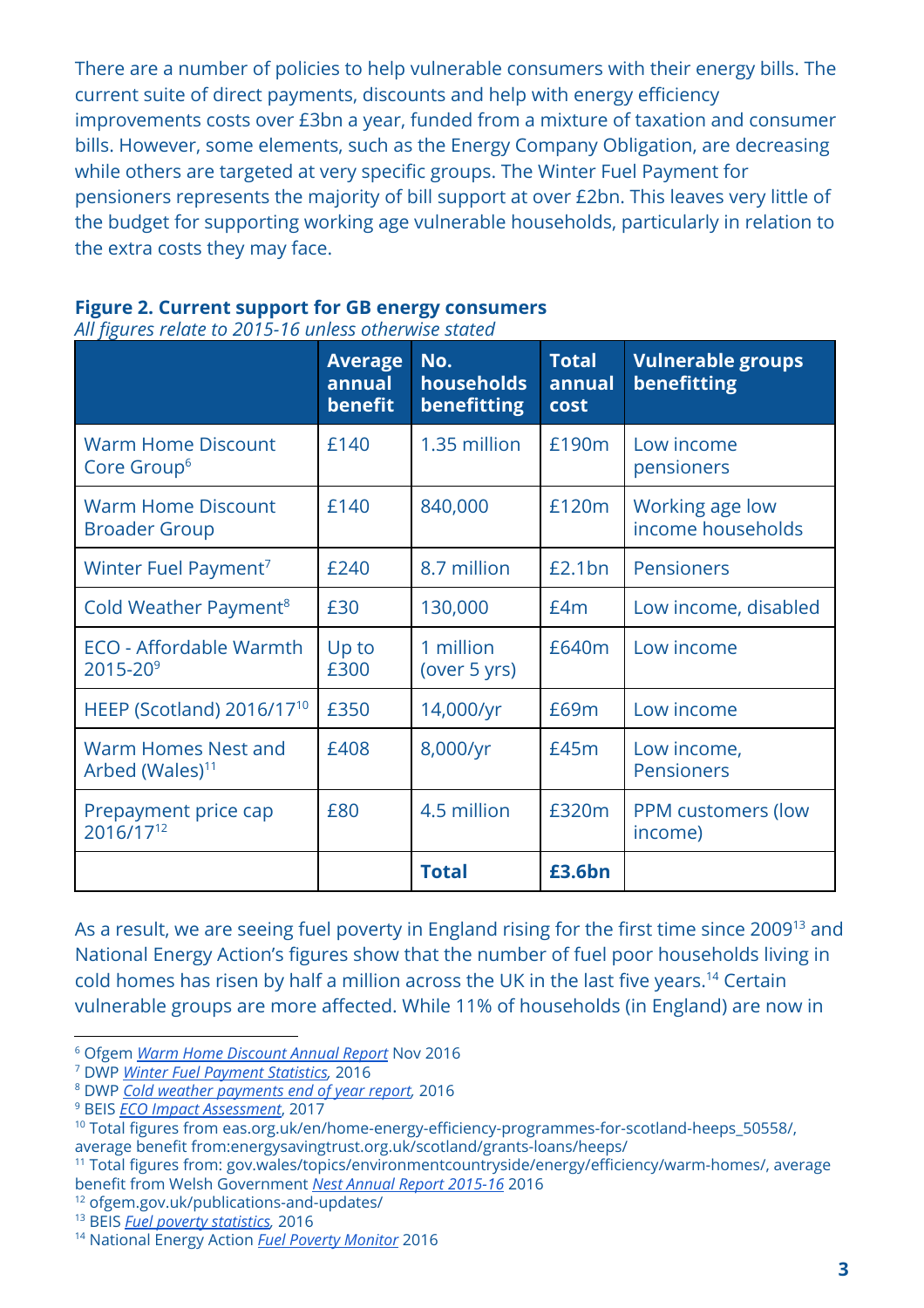fuel poverty, this rises to 17% of families with children and 22% for lone parents. Our analysis of the Family Resource Survey has found that disabled households are almost three times as likely as other households (20% and 7% respectively) to be struggling to pay for their energy<sup>15</sup>.

Looking at the most recent English Housing Survey, Citizens Advice found that a significant number of lower income households are reporting difficulty in paying for their energy. Single parent households are particularly struggling (42%). Around a quarter of all households on low and middle incomes say they are finding it difficult to pay for energy<sup>16</sup>. A recent Extra Help Unit<sup>17</sup> case shows what this can mean for a household:

The consumer was struggling to pay for energy consumption at an all-electric property, and had accumulated a debt of £700. As a result she contacted her supplier and asked that a prepayment meter was fitted to help her budget as she was reliant only on her state pension. The consumer's daughter contacted the EHU after she had visited her mother unannounced and discovered that she was self-rationing her heating to stay warm. The consumer was adamant that she wanted the prepayment meter to remain as she didn't want her debt to increase again.

### Policy Recommendations

- Price guarantee for vulnerable consumers. Extend the safeguard tariff for prepayment customers to all those credit customers who are eligible for the Warm Home Discount. If suppliers fail to engage their customers then all remaining disengaged consumers are moved onto the safeguard tariff in 2020.
- Local energy strategies. Better integration of local energy schemes with other government support; more local support for community groups setting up generation projects; Citizens Advice to provide guidance to councils setting up supply companies
- Renters Energy Efficiency Fund. The UK and devolved governments to strictly enforce the energy efficiency standards for all rented homes with government support for more expensive improvements.
- Minimum standards for smart meter support. UK Government to establish industry-wide standards for follow-up support to vulnerable consumers.
- Filling the fuel poverty gap. UK and devolved governments to work with charities, local government, the energy industry and each other to ensure all vulnerable fuel poor households get help reducing bills.

<sup>&</sup>lt;sup>15</sup> DWP Family [Resource](https://www.gov.uk/government/collections/family-resources-survey--2) Survey 2015

<sup>&</sup>lt;sup>16</sup> DCLG English [Housing](https://www.gov.uk/government/collections/english-housing-survey) Survey 2015

<sup>&</sup>lt;sup>17</sup> The Extra Help Unit is a specialist team of caseworkers investigating energy and post complaints on behalf of vulnerable consumers.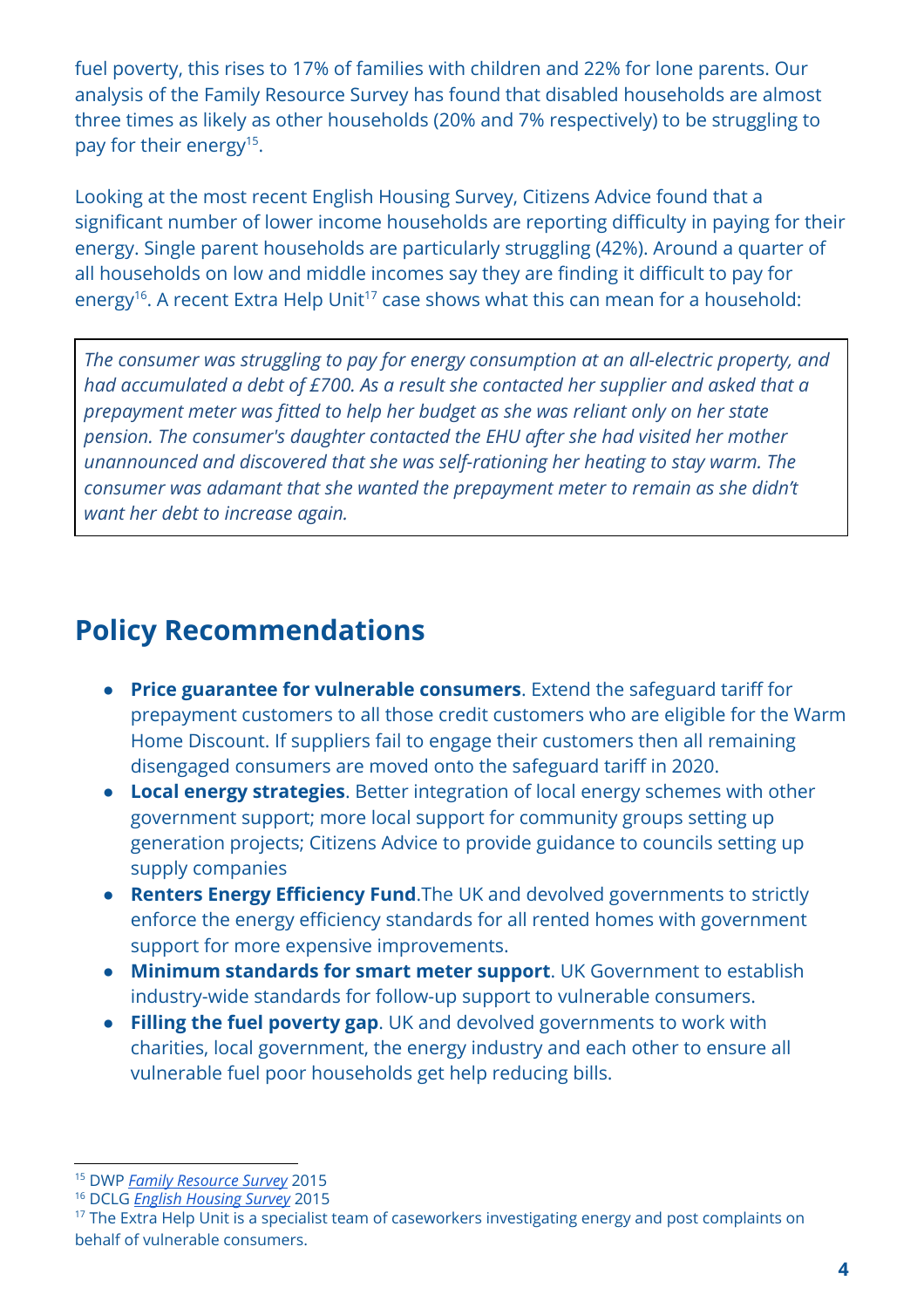# Extra costs in the energy market

In this section we explore in more detail the potential extra costs on energy bills and which groups of consumers are more likely to be losing out.

Ofgem define a vulnerable energy consumer as someone who is:

- Significantly less able than a typical consumer to protect or represent his or her interests in the energy market;
- and/or significantly more likely than a typical consumer to suffer detriment, or that detriment is likely to be more substantial<sup>18</sup>

We look at the consumers who are facing higher energy bills due to their circumstances and characteristics. We also look at how certain groups of consumers could be affected in the future as technological advances such as smart meters provide new ways for consumers to win and lose in the market.

## Consumers paying too much for their energy

The driving principle behind the liberalisation of the energy market in the 1990s was that competition between energy suppliers for customers would drive down prices. However, 25 years on the Competition and Market Authority (CMA) has acknowledged that while the market is offering very competitive prices, the majority of consumers are not accessing them.

The CMA found that the difference between a supplier's cheapest and standard tariffs is around £130 per year on average and up to  $E$ 380 in some cases<sup>19</sup>. In December 2016, Ofgem released figures showing that 66% customers are still on the more expensive standard tariffs, equating to around 18.5 million customers<sup>20</sup>. Our recent analysis shows that these customers are paying just over £140 more on average than those on the cheapest deals $21$ .

Despite the financial benefits of switching, only 27% of households have ever switched tariff with the same supplier, and less than half (44%) have ever knowingly switched supplier<sup>22</sup>.

Even more concerning are the characteristics of those who are least likely to switch supplier. Figure 3 below shows that only 20% of elderly and low income households have switched supplier, while 23% of disabled customers have switched, compared to around

- <sup>20</sup> Ofgem [standard](https://www.ofgem.gov.uk/consumers/household-gas-and-electricity-guide/understand-your-gas-and-electricity-bills/energy-plans-what-standard-variable-rate-tariff-and-how-does-it-compare) tariff figures, Dec 2016.
- <sup>21</sup>citizensadvice.org.uk/about-us/how-citizens-advice-works/media/press-releases/energy-firms-ripping-off-l oyal-pensioners-and-families-on-low-incomes-by-250m/
- <sup>22</sup> CMA Final [Report](https://assets.publishing.service.gov.uk/media/5773de34e5274a0da3000113/final-report-energy-market-investigation.pdf) 2016

<sup>&</sup>lt;sup>18</sup> Ofgem [vulnerability](https://www.ofgem.gov.uk/about-us/how-we-work/working-consumers/protecting-and-empowering-consumers-vulnerable-situations/consumer-vulnerability-strategy) strategy

<sup>19</sup> CMA Final [Report](https://assets.publishing.service.gov.uk/media/5773de34e5274a0da3000113/final-report-energy-market-investigation.pdf) 2016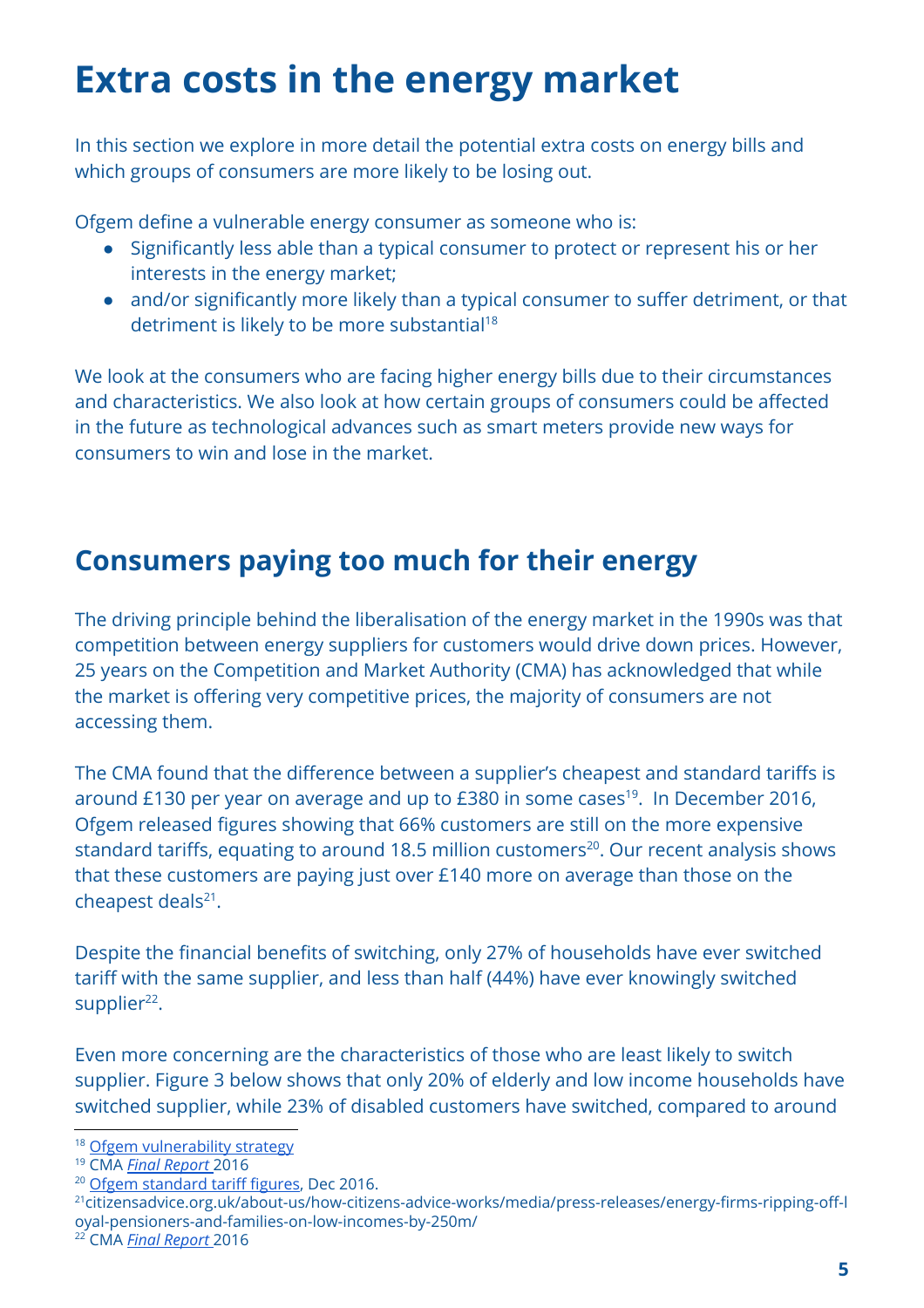a third of younger and better off households. Our recent analysis found that the low income pensioners and families with children are paying an extra £250m through not switching tariffs $23$ .



#### Figure 3. Proportion of consumers who have switched in last three years by demographic

#### Source: CMA survey data 2015

The CMA found that price comparison websites are becoming increasingly important for access to the best deals. This means that consumers who feel less confident using these sites or do not have access to them are less likely to be able to access the best deals.

Joan, 80, came to her local Citizens Advice in the West Midlands after she received a tariff renewal offer from her energy supplier. She is retired and lives alone in her own home which she owns outright. She wondered if she was getting the best deal from her supplier and if she could save any money by switching. Joan does not have access to the internet so the adviser looked online to find her the best deals. They discovered she could save over £200 a year by switching to another supplier. Joan then rang the company to sign up for the deal, only to be told that she needed to have an email address and that the account had to be managed online. She was left feeling angry and discriminated against as she does not know how to use a computer.

<sup>23</sup>citizensadvice.org.uk/about-us/how-citizens-advice-works/media/press-releases/energy-firms-ripping-off-l oyal-pensioners-and-families-on-low-incomes-by-250m/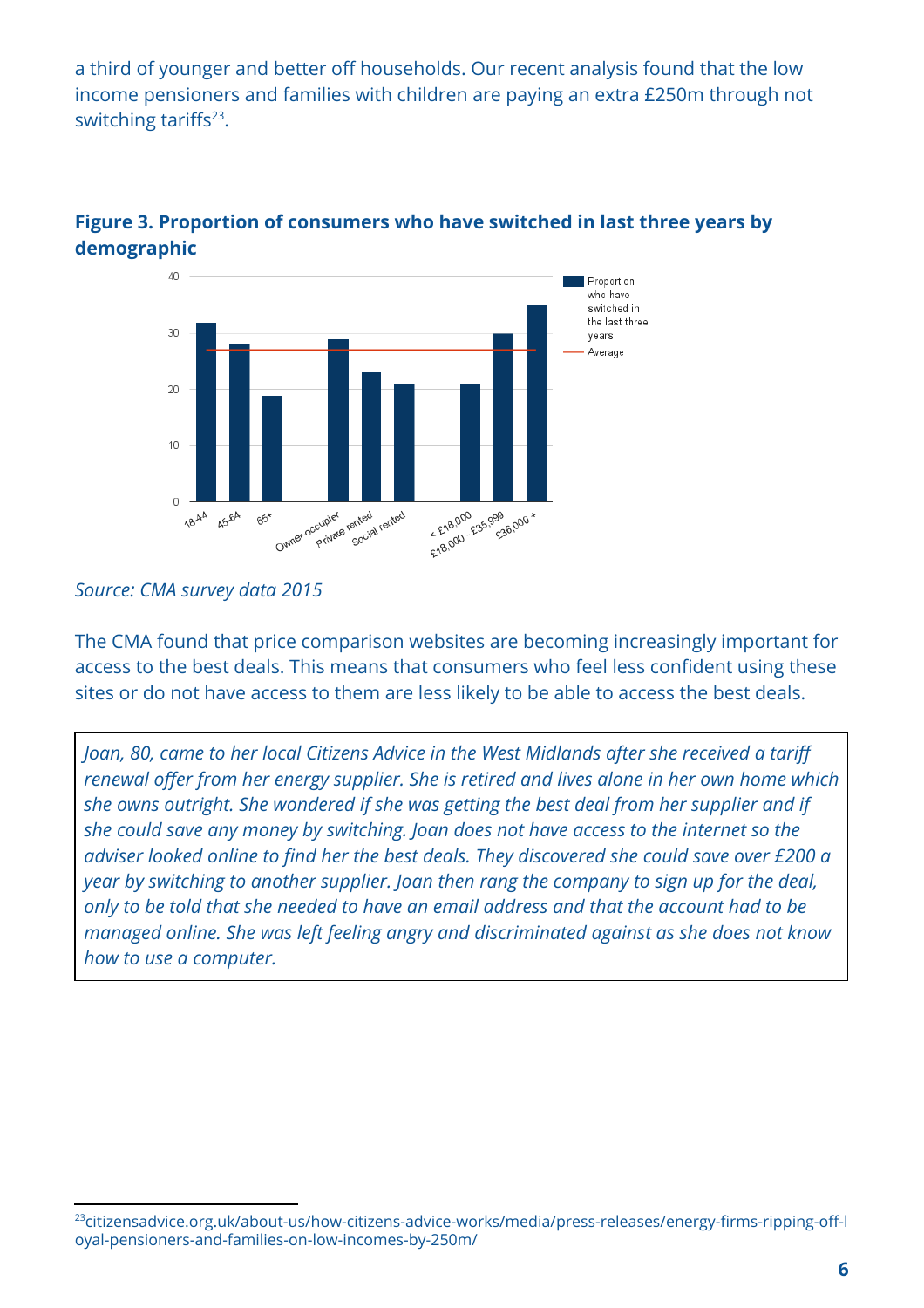## Households living in inefficient homes to heat

A consumer's energy bill is driven by both price and consumption. Our analysis of the English Housing Survey shows that some groups of consumers are having to use far more energy than others due to their circumstances. Energy efficiency is measured through the Standard Assessment Procedure (SAP) rating (a Reduced Data SAP is applied to existing dwellings) which looks at how much energy a property will consume based on its characteristics<sup>24</sup>. The SAP (and RDSAP) produce a numerical score which is converted into a rating from A to G with A being the most efficient houses and G the least.

The Association for Conservation of Energy (ACE) estimates that the extra cost of heating a property in bands E to G is over £600, with this average cost rising significantly as the rating decreases. The average required energy expenditure across the housing stock is £1,210. In E-rated homes, it is £1,640, in F-rated homes, it is £2,140, and in G-rated homes, it is £2,670, over twice the national average<sup>25</sup>.

While overall energy efficiency levels have improved, there are still 5.3 million dwellings in England with a band E rating or below. Scotland's latest housing condition survey $^{26}$ showed that 360,000 homes are rated E or below. Our analysis of National Energy Efficiency Data tells us there were a similar number - around 400,000 homes in Wales in  $2012<sup>27</sup>$ . If this proportion in Wales has been maintained then just under 6 million homes in Great Britain are in the bottom three efficiency bands.

In 2014 the UK Government found that English households on low incomes and either under the age of 34 or over the age of 65 were least likely to have made energy efficiency improvements<sup>28</sup>.

Looking at tenure, further analysis of the surveys shows that private rented households are most likely to live in an inefficient home - see figure 4 below. A quarter of private renters across England and Scotland are living in band E to G properties. This is slightly higher than owner occupiers but three times more that social renters. Our estimate is that this equates to 1.3 million privately rented homes in Great Britain<sup>29</sup>.

<sup>24</sup> gov.uk/guidance/standard-assessment-procedure

<sup>&</sup>lt;sup>25</sup> ACE Cold Man of [Europe](http://www.ukace.org/wp-content/uploads/2015/10/ACE-and-EBR-briefing-2015-10-Cold-man-of-Europe-update.pdf) 2015

<sup>&</sup>lt;sup>26</sup> Scottish Housing [Condition](http://www.gov.scot/Resource/0051/00511081.pdf) Survey 2016

<sup>&</sup>lt;sup>27</sup> [N](https://www.gov.uk/government/collections/national-energy-efficiency-data-need-framework)ational Energy Efficiency Data 2012

<sup>&</sup>lt;sup>28</sup> DCLG English Housing Survey - Energy [Performance](https://www.gov.uk/government/uploads/system/uploads/attachment_data/file/335148/Chapter_1_Energy_performance.pdf) 2014

<sup>&</sup>lt;sup>29</sup> Total of figures from Scottish and English surveys and 25% of Welsh private rented dwellings from Dwelling stock [estimates](https://statswales.gov.wales/Catalogue/Housing/Dwelling-Stock-Estimates/dwellingstockestimates-by-year-tenure) 2016.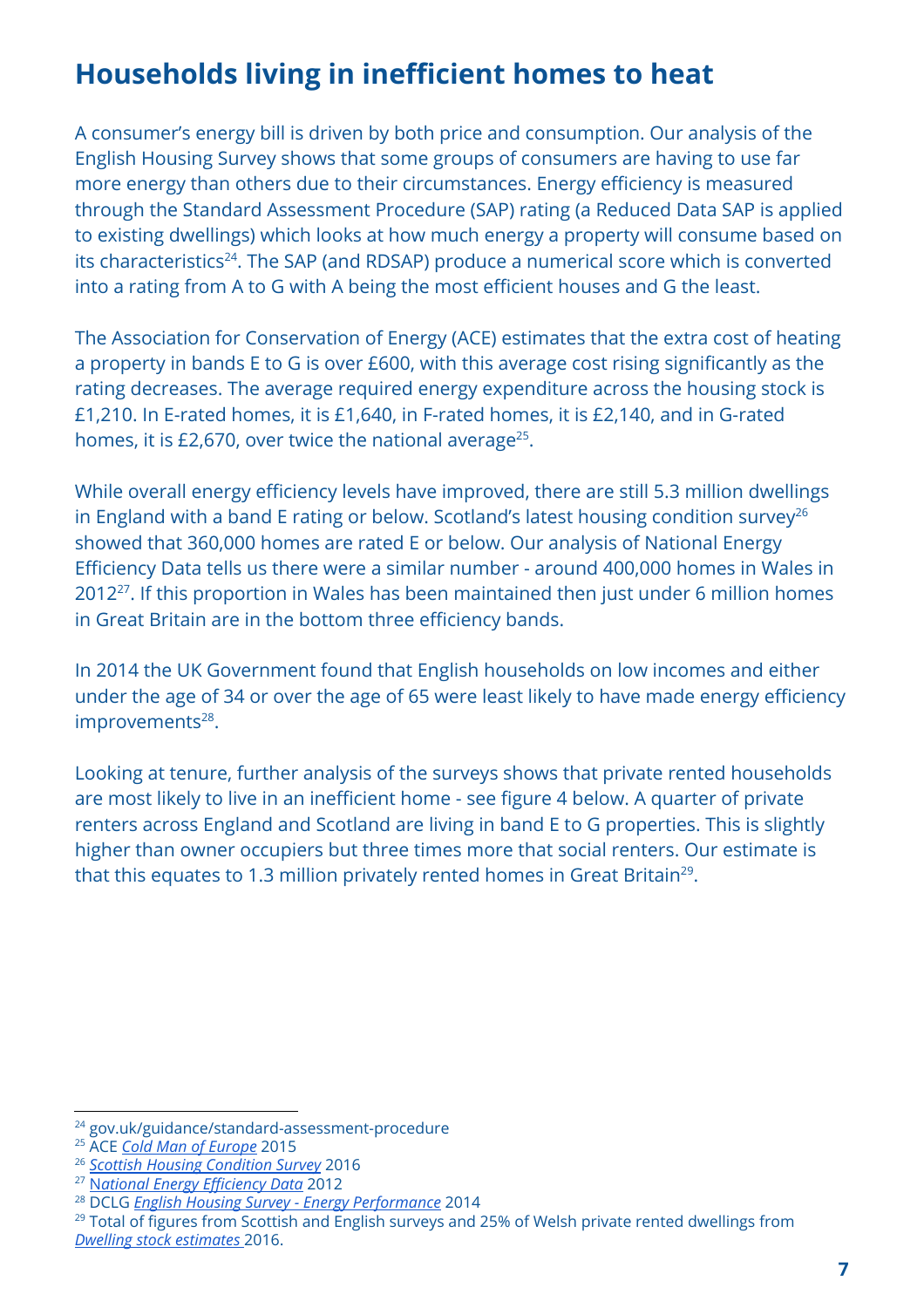

#### Figure 4. Proportion of homes in EPC bands E-G by tenure (England & Scotland)

Source: English Housing Survey and Scottish Housing Condition Survey

Looking at tenure analysis in England we know that private renters are more likely than any other tenure to be under the age of 34 (48%) and in work (71%) but with lower incomes - average earnings that are £6k less than the national mean income and £13k less than owner occupiers<sup>30</sup>.

#### Households that use more energy in the daytime

A further consumption cost is borne by certain households who, due to their circumstances, are more likely to be at home during the day. This includes families with very young children, elderly people and many people with a disability or long term illness. In calculating fuel poverty statistics, the UK Government estimates that this can add around 50% to the amount of time these consumers need to have their home heated<sup>31</sup>. British Gas estimates that households with someone at home during the day use between 40% and 60% more electricity. Adding 50% to the average electricity bill would mean an extra  $E$ 230 on the average family's bill<sup>32</sup>.

Our analysis of the English Housing Survey found that 44% of households are in circumstances that mean someone is at home during the day. If this proportion was consistent across Great Britain this would be equivalent to just over 12 million GB households.

<sup>&</sup>lt;sup>30</sup> DCLG Tenure trends and cross tenure [analysis](https://www.gov.uk/government/statistical-data-sets/tenure-trends-and-cross-tenure-analysis) 2016

<sup>&</sup>lt;sup>31</sup> DECC *Fuel Poverty - [methodology](https://www.gov.uk/government/uploads/system/uploads/attachment_data/file/557403/Fuel_Poverty_Methodology_Handbook_2016_updated_23.09.2016.pdf) handbook* [2](https://www.gov.uk/government/uploads/system/uploads/attachment_data/file/557403/Fuel_Poverty_Methodology_Handbook_2016_updated_23.09.2016.pdf)016. Comparing heating patterns for standard and full regimes.

<sup>&</sup>lt;sup>32</sup> British Gas [consumption](https://www.britishgas.co.uk/consumption-calculator.html) calculator. Average cost found from adding 50% to average electricity bill (Ofgem, [Infographic:](https://www.ofgem.gov.uk/publications-and-updates/infographic-bills-prices-and-profits) Bills, prices and profits, Jan 2017) with a standing charge of £100 removed (maximum charge for big 6 - MoneySuperMarket, How is your energy bill [calculated](http://www.moneysupermarket.com/c/news/how-is-your-energy-bill-calculated/0026474/), 2014).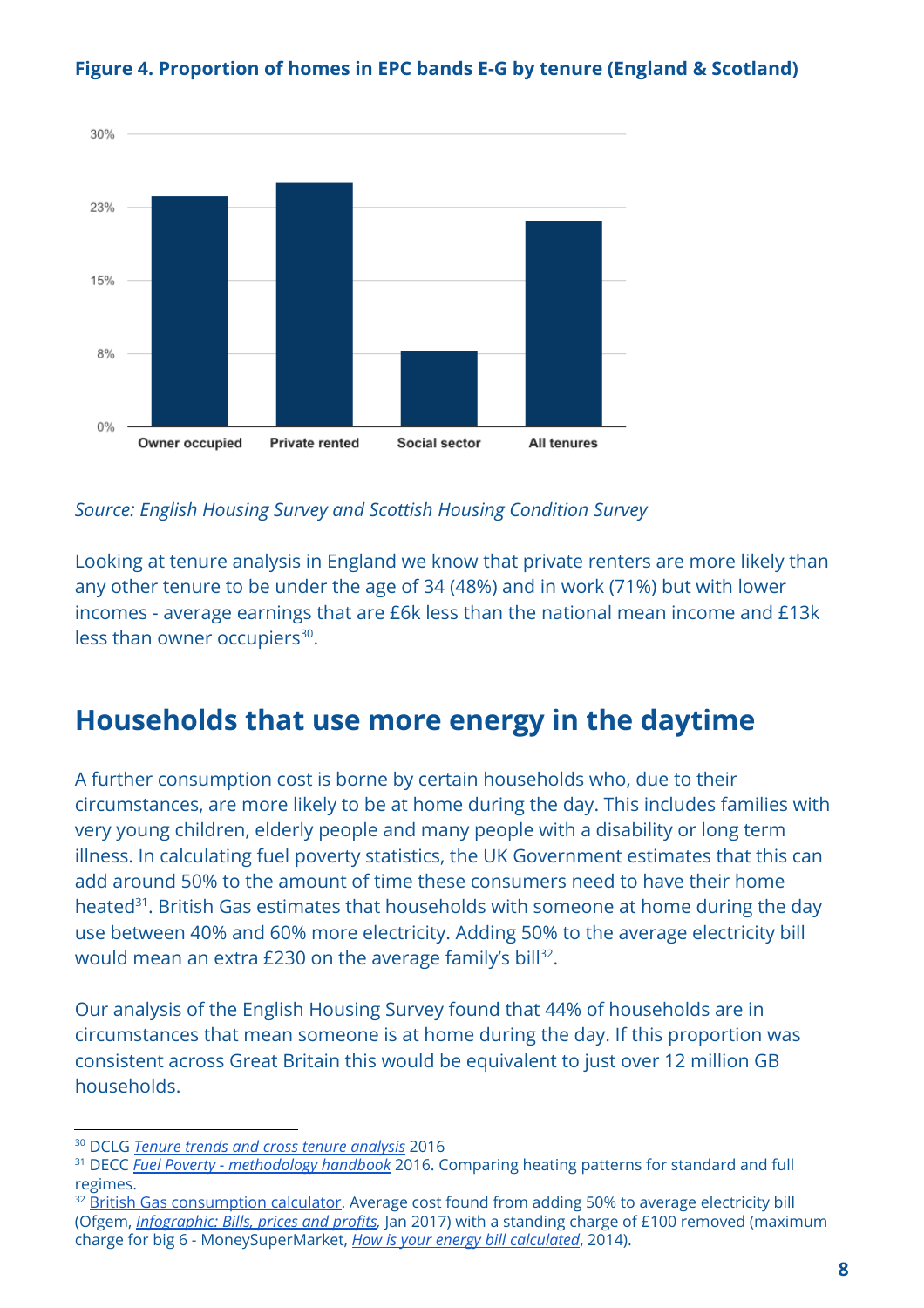



Source: English Housing Survey 2014/15

## Consumers left behind by technology

In addition to the extra costs currently faced by vulnerable consumers in the energy market, there are a number of innovations in technology that could leave certain groups of consumers further behind.

The UK Government's current ambition is for every household to be offered a smart meter by 2020. These meters will communicate information about consumption to suppliers and should eliminate the need for meter readings and estimated bills, reducing supplier costs and therefore bills for all consumers. Smart meters will be installed with an In Home Display (IHD), providing consumers with near real time information about their usage.

The UK Government expects domestic consumers to reduce consumption by 2-3% in response to the information provided by the IHD (although they acknowledge that some studies predict far greater reductions). On an average bill this would equate to around  $E$ 30-£40 a year<sup>33</sup>. However, the government's early learning project found that elderly and low income households as well as people with a disability or long term illness were all least likely to continue engaging with their IHD after the installation and would need more help from suppliers and installers to understand the information. In total they found 14% of users<sup>34</sup> had stopped viewing their consumption data after a few days. This could mean around 4 million households in GB missing out if this response was replicated across all consumers.

<sup>&</sup>lt;sup>33</sup> DECC Smart meter roll-out: Impact [Assessment](https://www.gov.uk/government/uploads/system/uploads/attachment_data/file/276656/smart_meter_roll_out_for_the_domestic_and_small_and_medium_and_non_domestic_sectors.pdf) 2014

<sup>&</sup>lt;sup>34</sup> DECC Early [Learning](https://www.gov.uk/government/uploads/system/uploads/attachment_data/file/407543/3_Smart_Metering_Early_Learning_Project_-_Consumer_survey_and_qual_research_-_Main_report_FINAL_CORRECTED.pdf) Project 2015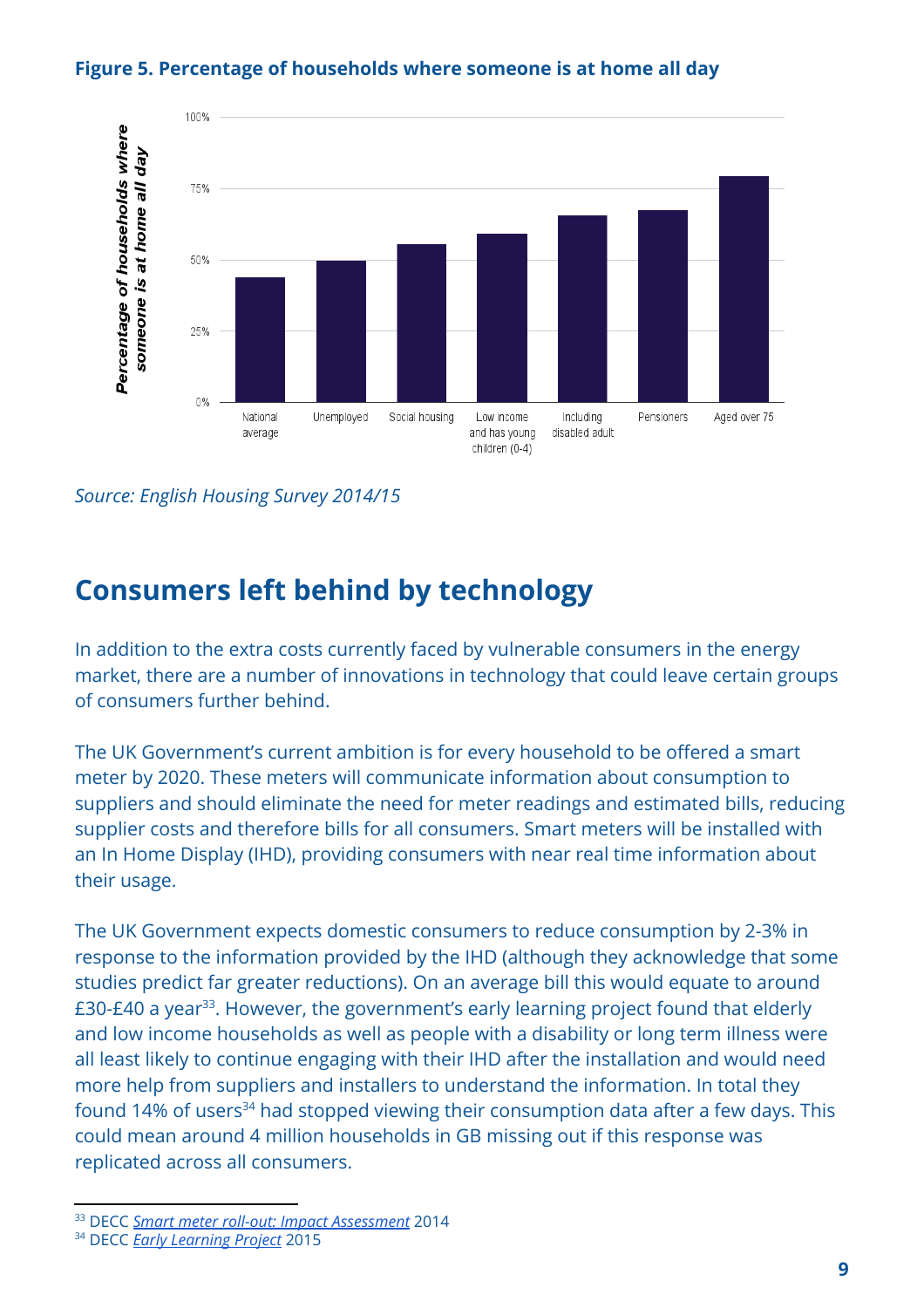As well as providing useful information about consumption, smart meters will allow suppliers and consumers to enter into 'time of use' contracts where energy is priced differently at peak and off peak times. Many vulnerable consumers could benefit from a pricing structure that rewards the flatter, more constant consumption patterns of households where someone is at home during the day. However, many households may end up paying more and be unable to change their consumption pattern.

The Low Carbon London project collected consumption data of around 5000 households over two years in order to gauge the likely impact of time of use tariffs on households<sup>35</sup>. Our analysis (see Figure 6 below) found that while on average lower income groups would benefit from peak time pricing with no behaviour change, many lower income groups had a greater spread of peak time consumption. This means these low income groups are also more likely to see a significant cost from time of use tariffs.

Under one hypothetical tariff, a Sustainability First study identified that 25% of consumption in peak time is roughly the mid-point at which a peak time tariff would have little or no effect on bills<sup>36</sup>. A variance of 5% was predicted to produce a gain/loss of around £30-£40 a year. While most households fall within a few percent of this, the graph below shows the proportion of each ACORN demographic group that are more than 5% from this middle value - the proportion of big winners and losers on current consumption patterns.

#### Figure 6. Time of Use Tariff "Winners & Losers": Percentage of sub groups who use energy during peak times



#### Source: Low Carbon London data 2014

<sup>&</sup>lt;sup>35</sup> UK Power Networks Smart meter energy [consumption](https://data.london.gov.uk/dataset/smartmeter-energy-use-data-in-london-households) data in London households 2015

<sup>&</sup>lt;sup>36</sup> Sustainability First [Smarter,](http://www.sustainabilityfirst.org.uk/images/publications/other/Sustainability_First_-_Discussion_Paper_by_Jon_Bird_-_Smarter_fairer__Cost-reflectivity_and_socialisation_in_domestic_electricity_prices_-_FINAL.pdf) fairer, Mar 2016.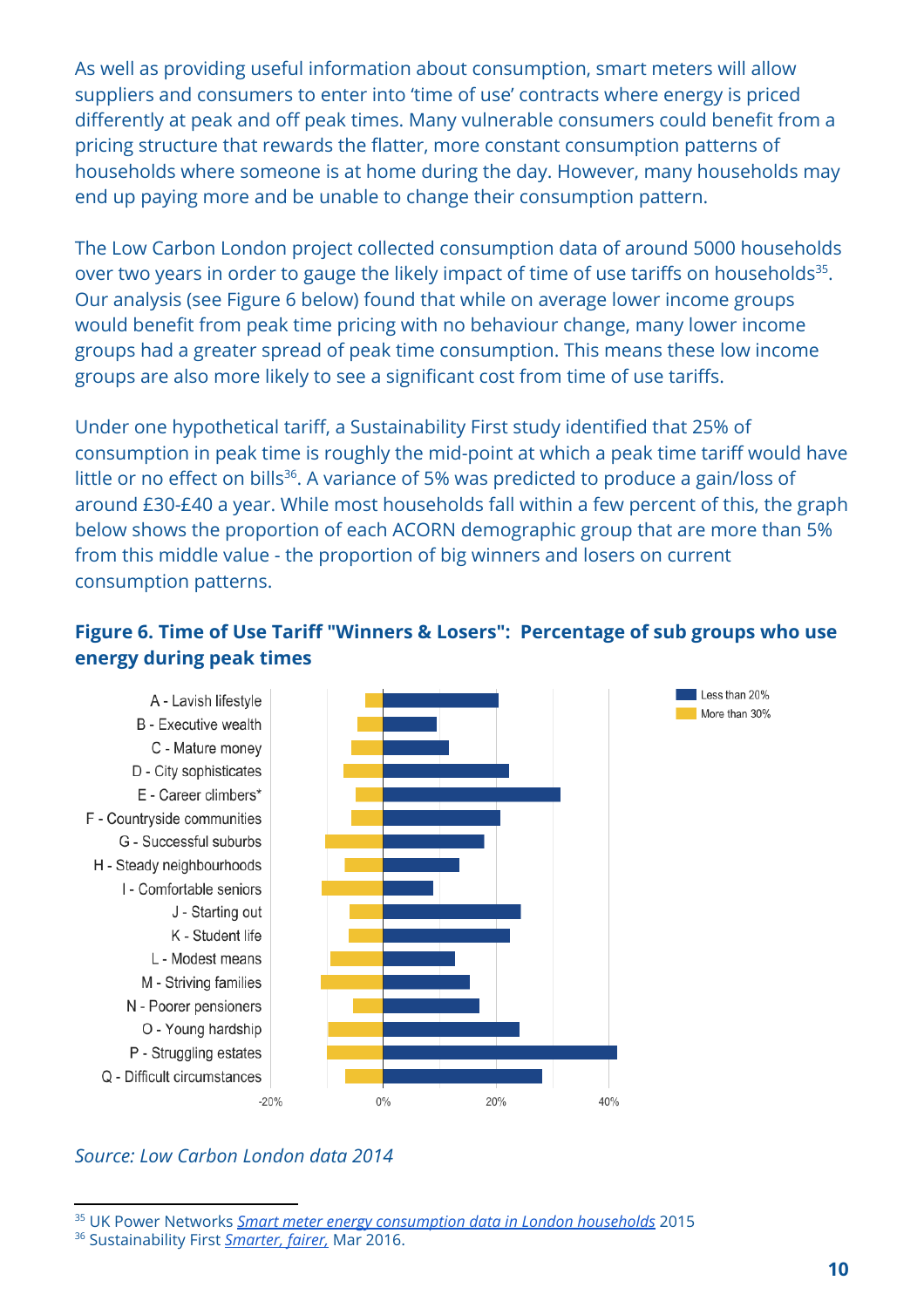The chart shows higher proportions of big winners but also big losers in the lower income demographic grades. Around 10% of very low income households on estates, young and struggling families as well as better off but elderly consumers could all potentially be paying at least £30-£40 more a year under a time of use pricing structure. In all, the data suggests that just over 7% of households will be exposed to this extra cost, which equates to just over 2 million households.

In the future, suppliers may seek to introduce dynamic time of use tariffs where electricity prices change at different times in the day and year, or in response to a period of low renewable energy supply (e.g. when the wind is not blowing). Consumers are expected to respond to these price signals by reducing their consumption. The Low Carbon London project found that households on lower incomes were, on average, less likely to respond to dynamic time of use signals, with the difference in cost between the best and worst responders estimated at almost £200 a year<sup>37</sup>.

More work is needed in this area to understand the winners and losers but given that the best response to such tariffs depends on the possession of smart appliances<sup>38</sup>, which currently cost thousands of pounds, it is clear where some of the barriers lie.

<sup>&</sup>lt;sup>37</sup> Imperial College London <u>[Residential](http://innovation.ukpowernetworks.co.uk/innovation/en/Projects/tier-2-projects/Low-Carbon-London-(LCL)/Project-Documents/LCL%20Learning%20Report%20-%20A2%20-%20Residential%20consumer%20attitudes%20to%20time%20varying%20pricing.pdf) consumer attitudes to time varying pricing</u> 2014

<sup>&</sup>lt;sup>38</sup> BEIS A smart, flexible energy system 2016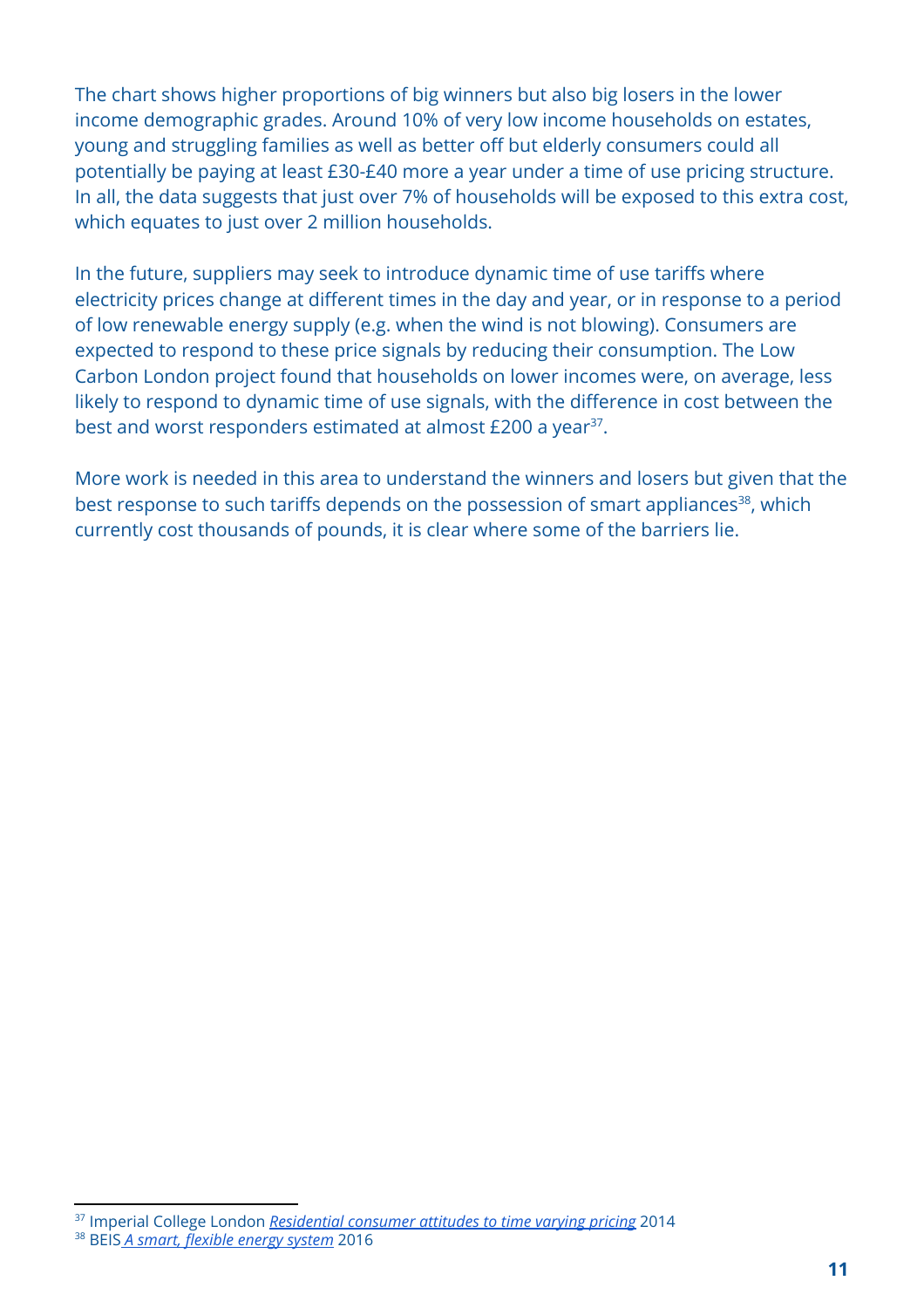# Current support for consumers

Over the years the UK and devolved governments have introduced a number of schemes to help certain groups of households. This section provides a summary of the current support on offer.

## Warm Home Discount

In 2015-16 the Warm Home Discount provided rebates of £140 each year for up to 2.2 million energy consumers who are likely to be in, or at risk of, fuel poverty.<sup>39</sup> The UK Government spending review has indicated that the scheme will continue at a similar level until 2020/21.

The majority of recipients are in the core group, which is made up of low income pensioners in receipt of pension credit. The remaining households are in the broader group. The government's minimum eligibility criteri[a](https://www.gov.uk/government/uploads/system/uploads/attachment_data/file/514324/Final_Warm_Home_Discount_consultation_for_publication.pdf) f[o](https://www.gov.uk/government/uploads/system/uploads/attachment_data/file/514324/Final_Warm_Home_Discount_consultation_for_publication.pdf)r [the](https://www.gov.uk/government/uploads/system/uploads/attachment_data/file/514324/Final_Warm_Home_Discount_consultation_for_publication.pdf) [broade](https://www.gov.uk/government/uploads/system/uploads/attachment_data/file/514324/Final_Warm_Home_Discount_consultation_for_publication.pdf)r [group](https://www.gov.uk/government/uploads/system/uploads/attachment_data/file/514324/Final_Warm_Home_Discount_consultation_for_publication.pdf) includes low income families with a very young or disabled child<sup>40</sup>.

The process for identifying eligible recipients is, however, different for the core and broader groups. Identification of the core group is done through a data matching exercise. DWP data is matched against obligated energy supplier customer lists, and payments are made automatically to eligible pensioners. In contrast, consumers in the broader group have to apply for the rebate each year within a set timeframe<sup>41</sup>. There is also an annual cap on the number of people in the broader group who can benefit.

This inevitably means that take-up for the broader group is much lower than for those on pension credit. Last year the Warm Home Discount went to 1.35 million pensioners in the core group but just 840,000 working age households in the broader group. We estimate that around 4 million households in total are eligible, which means that almost 2 million more households in the broader group are currently missing out<sup>42</sup>. Fuel poverty statistics show that, in England, members of this working age group are now more likely to be struggling with their bills than the core group. 43

Furthermore, only suppliers with over 250,000 customers are required to provide the Warm Home Discount. This means low income consumers can face hidden costs and confusion when switching. If they transfer to a supplier who does not offer the rebate or where the supplier has already reached its annual target for Warm Home Discount spend, these households run the risk of cancelling out any potential benefit they might be gaining from moving to a cheaper tariff.

<sup>&</sup>lt;sup>39</sup> Ofgem Warm Home [Discount](https://www.ofgem.gov.uk/system/files/docs/2016/12/whd_annual_report_sy5_final_for_publication2.pdf) Annual Report Nov 2016

<sup>40</sup> DECC Warm Home [Discount](https://www.gov.uk/government/uploads/system/uploads/attachment_data/file/514324/Final_Warm_Home_Discount_consultation_for_publication.pdf) Scheme 2016

 $41$  Although there are provisions in the Digital Economy Bill currently going through parliament that will offer a similar data-matching process for this broader group

<sup>&</sup>lt;sup>42</sup> Our analysis of ONS Family [Resources](https://discover.ukdataservice.ac.uk/catalogue/?sn=8013&type=Data%20catalogue) Survey 2016

<sup>43</sup> BEIS Fuel poverty [statistics](https://www.gov.uk/government/collections/fuel-poverty-statistics), 2016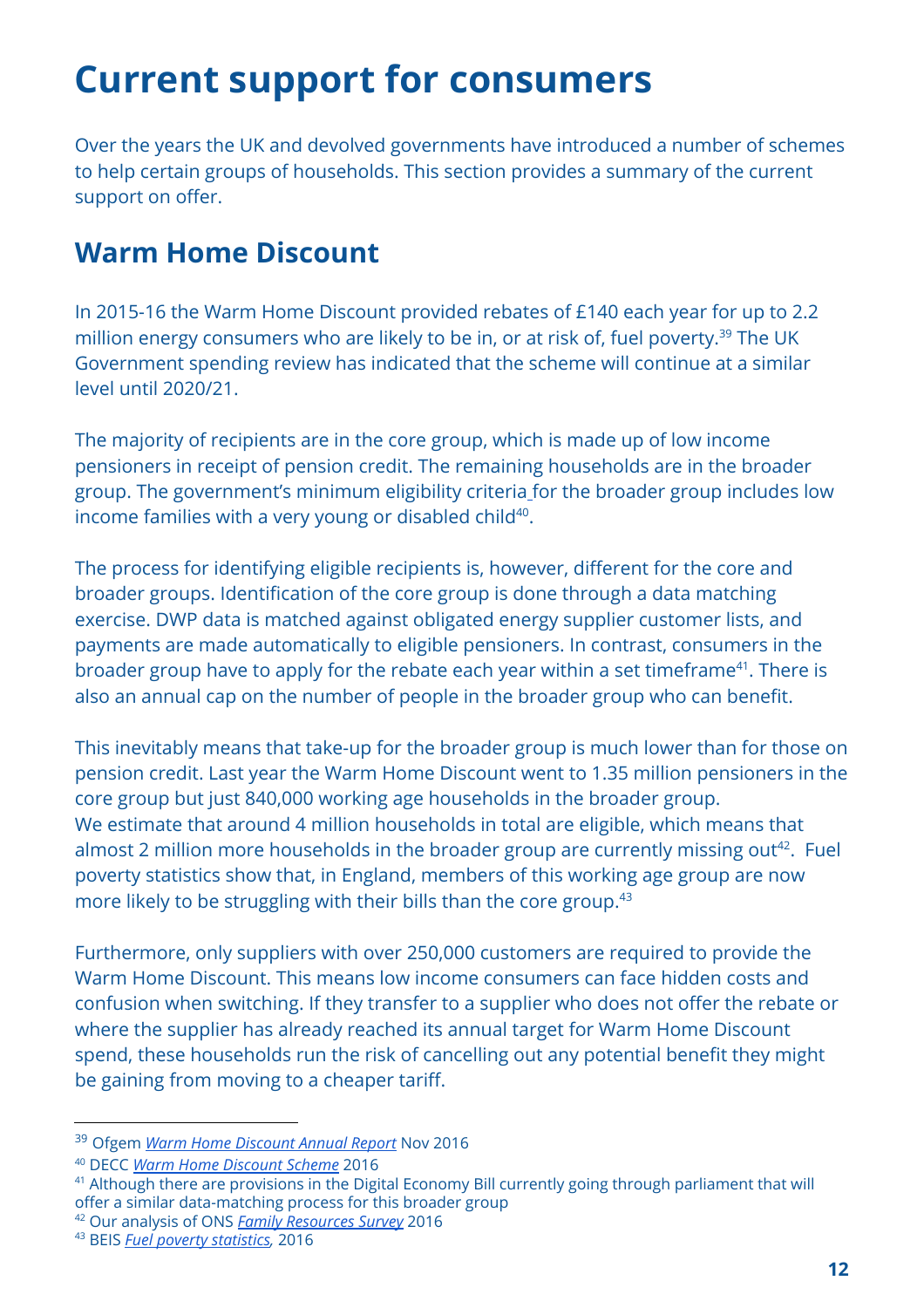#### Winter Fuel Payment

The Winter Fuel Payment is a universal benefit which is paid annually to all people of pensionable age. The one off payment ranges from £100 to £300 depending on personal circumstances and age, but is not means tested.

Eligibility is determined by the female pensionable age, which is currently 63 and will rise to 65 by 2018 and 66 by 2020. Due to these changes, the number of eligible people is falling. Winter fuel payments cost the UK Government £2.1bn in 2015/16 with 8.7 million pensioner households receiving an average of £240. 44

The universal nature of the benefit means that the policy is successful in reaching pensioners who are fuel poor. However, the majority of the beneficiaries are not fuel poor (only 5% of over 60s in England are now considered fuel poor<sup>45</sup>).

### Cold Weather Payment

Cold Weather Payments are grants paid to qualifying households in the event of consistent sub-zero temperatures in the winter months (1 November to 31 March). Payments of £25 are provided in arrears for every 7 day period where the temperature falls below 0 degrees celsius. 46

People who are eligible for Cold Weather Payments must be in receipt of qualifying benefits (Pension Credit, Income Support, income-based Jobseeker's Allowance, Income-related Employment and Support Allowance and Universal Credit). There are additional qualifications for those on all the aforementioned benefits (other than Pension Credit) which are linked to disability or severe health conditions, pensioner premiums, dependent children with a disability, or dependent children under the age of 5.

There is a strong correlation between those households eligible for Cold Weather Payments and those in fuel poverty. However, the payments are calculated locally and are based on unpredictable weather patterns, so the amount available to those who qualify varies hugely from year to year. For instance, the winter period in 2013/14 was very mild resulting in just £27,500 worth of payments, that all went to one region $47$ . This was in contrast to the preceding year which saw much lower temperatures triggering payments of £146 million to qualifying households across the UK<sup>48</sup>. Last year, 133,000 people received  $E3.9$  million worth of payments<sup>49</sup>.

<sup>46</sup> gov.uk/cold-weather-payment/overview

<sup>44</sup> DWP Winter Fuel [Payment](https://www.gov.uk/government/statistics/winter-fuel-payment-recipient-and-household-figures-2015-to-2016) Statistics, 2016

<sup>&</sup>lt;sup>45</sup> BEIS *Fuel poverty [statistics](https://www.gov.uk/government/collections/fuel-poverty-statistics)*, 2016. Under the 'ten percent' fuel poverty definition still used by devolved governments, the estimated number of older people in fuel poverty in Wales and Scotland is higher

<sup>&</sup>lt;sup>47</sup> DWP Cold weather [payments](https://www.gov.uk/government/collections/cold-weather-payments-statistics-2013-to-2014) statistics, 2014

<sup>48</sup> DWP Cold weather [payments](https://www.gov.uk/government/statistics/social-fund-cold-weather-payment-summary-statistics-april-2013) end of year report, 2013

<sup>49</sup> DWP Cold weather [payments](https://www.gov.uk/government/statistics/cold-weather-payment-statistics-2015-to-2016) end of year report, 2016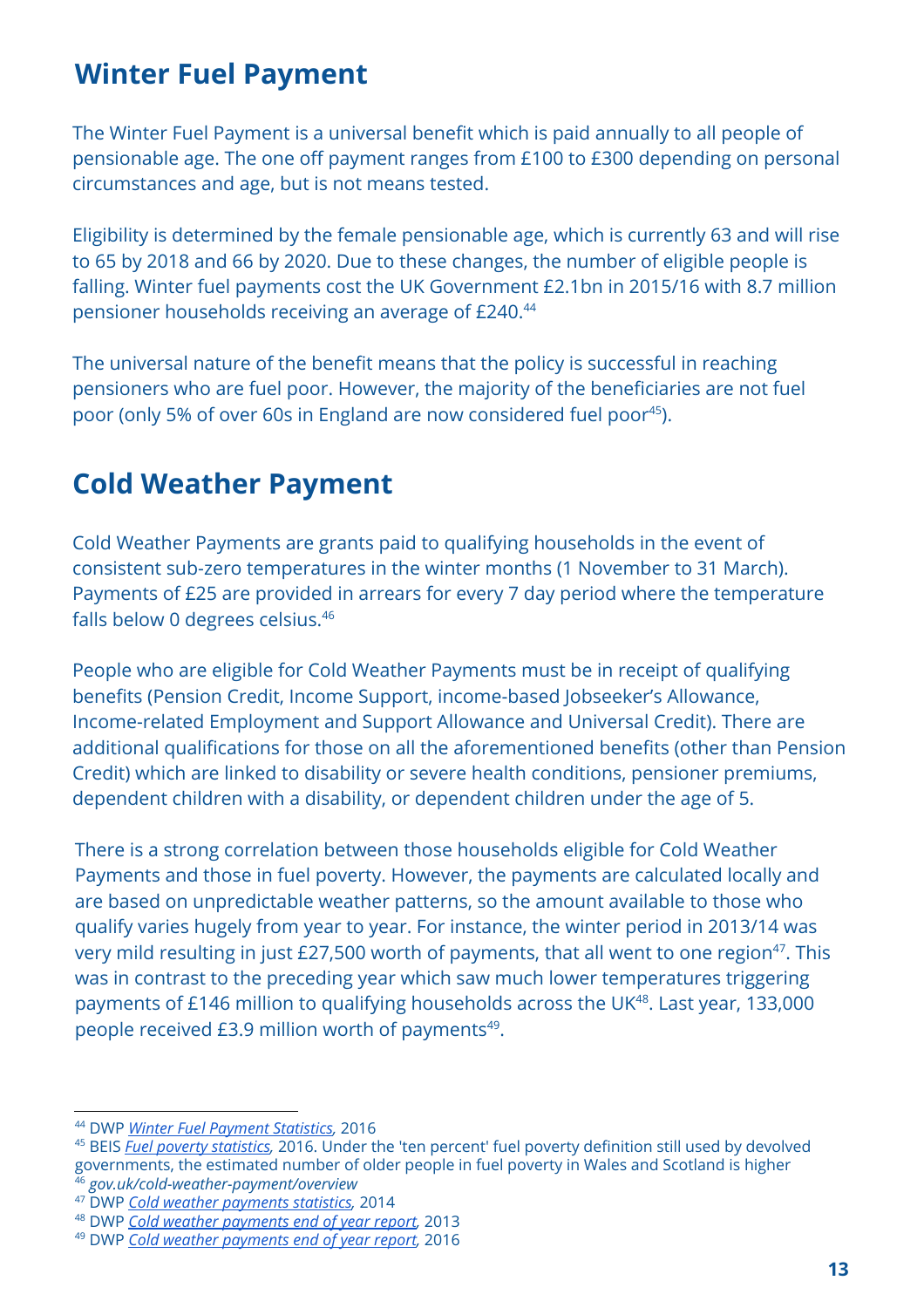## Energy Company Obligation (ECO)

In addition to direct financial payments, the UK Government provides vulnerable households with energy efficiency measures through the Energy Company Obligation. Introduced in January 2013, the obligation legally binds larger energy suppliers to actively provide energy efficiency measures to domestic properties. The scheme aims to deliver energy efficiency improvements to homes across Great Britain. It has three areas of focus - low cost insulation for any home that will benefit, improvements in deprived areas and measures aimed at fuel poor households. With progress largely measured in carbon savings.

ECO is the latest version in a succession of obligations on GB suppliers that goes back to the Energy Efficiency Standards of Performance introduced in 1994. The immediate predecessors of ECO were the Carbon Emissions Reduction Target (CERT) and the Community Energy Saving Programme which correspond to the first two areas of focus above<sup>50</sup>.

The third strand of the programme is known as Affordable Warmth which helps low income homeowners and private renters to either wholly or partially cover the costs of energy efficiency measures in their homes, such as new boilers and insulation. It was introduced following the end of the Warm Front scheme in England (see below).

Figure 7 below shows that the delivery of Affordable Warmth measures was initially very high, with the number of measures installed rising to a peak of just over 40,000 in November 2013. However, the number then fell away sharply to just under 6,000 measures in September 2014 as qualifying suppliers started to hit their targets for the first period of ECO. This appears to be because they initially prioritised delivery of Affordable Warmth measures over other aspects of ECO.

This graph illustrates one of the weaknesses of using a system of targets to deliver energy efficiency measures. As soon as it becomes clear that a target will be reached, the number of measures installed drops dramatically. The structure also incentivises suppliers to find the easiest or cheapest to treat households, which often means those who need the most help can miss out.<sup>51</sup>

<sup>50</sup> National Energy Action **Fuel Poverty [Monitor](http://www.nea.org.uk/wp-content/uploads/2016/05/FPM_2016_low_res.pdf)** 2016

<sup>51</sup> Citizens Advice Help to heat [consultation](https://www.citizensadvice.org.uk/about-us/policy/policy-research-topics/energy-policy-research-and-consultation-responses/energy-consultation-responses/citizens-advice-response-to-the-help-to-heat-consultation/) response, Oct 2016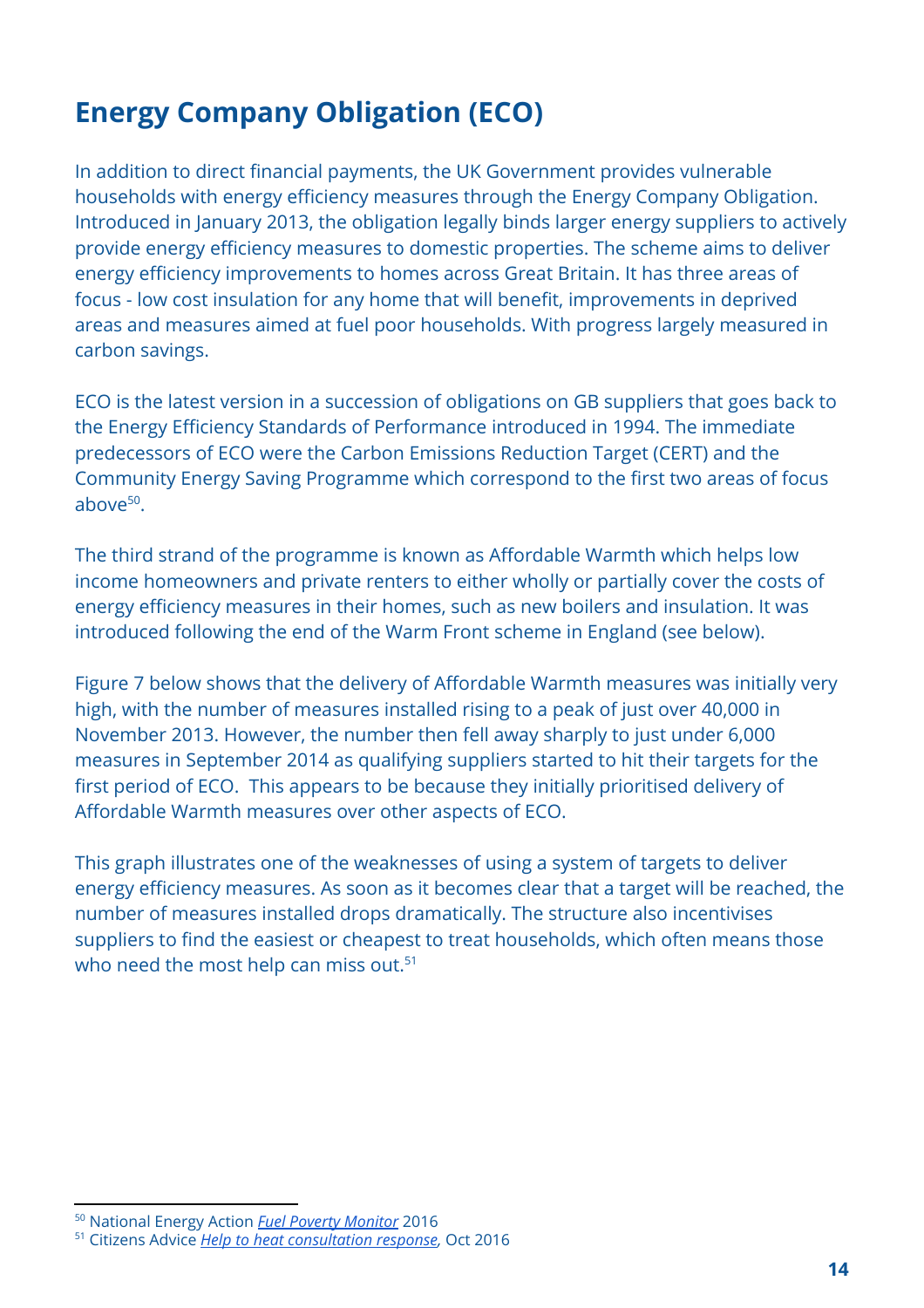



Source: Green Deal and Energy Company Obligation (ECO): headline statistics data tables, DECC, November 2016

The total funding for this obligation has been reduced, with the annual budget set at £640m from this year. Between 2008 and 2015 annual funding for the supplier obligation was maintained at a steady annual rate of around £1.2-1.3bn per year $^{52}$ . ECO was reduced in 2015 to around £870m, with the UK Government proposing a further reduction from 2017. However these changes do come with an increased focus on fuel poor households, with the Affordable Warmth element taking the majority of the funding  $(E450m)$  from 2017<sup>53</sup>.

<sup>&</sup>lt;sup>52</sup> DECC *[Evaluation](https://www.gov.uk/government/uploads/system/uploads/attachment_data/file/350722/CERT_CESP_Evaluation_FINAL_Report.pdf) of CERT and CES[P](https://www.gov.uk/government/uploads/system/uploads/attachment_data/file/350722/CERT_CESP_Evaluation_FINAL_Report.pdf)* 2014 - CERT and CESP estimated spend of £6.1bn over 5 years , House of Commons Library ECO, Energy Company [Obligation](http://researchbriefings.parliament.uk/ResearchBriefing/Summary/SN06814) 2015 - ECO 2012-15 estimated at £1.3bn per year. <sup>53</sup> DECC Help to heat [consultation](https://www.gov.uk/government/uploads/system/uploads/attachment_data/file/531964/ECO_Help_to_Heat_Consultation_Document_for_publication.pdf) 2016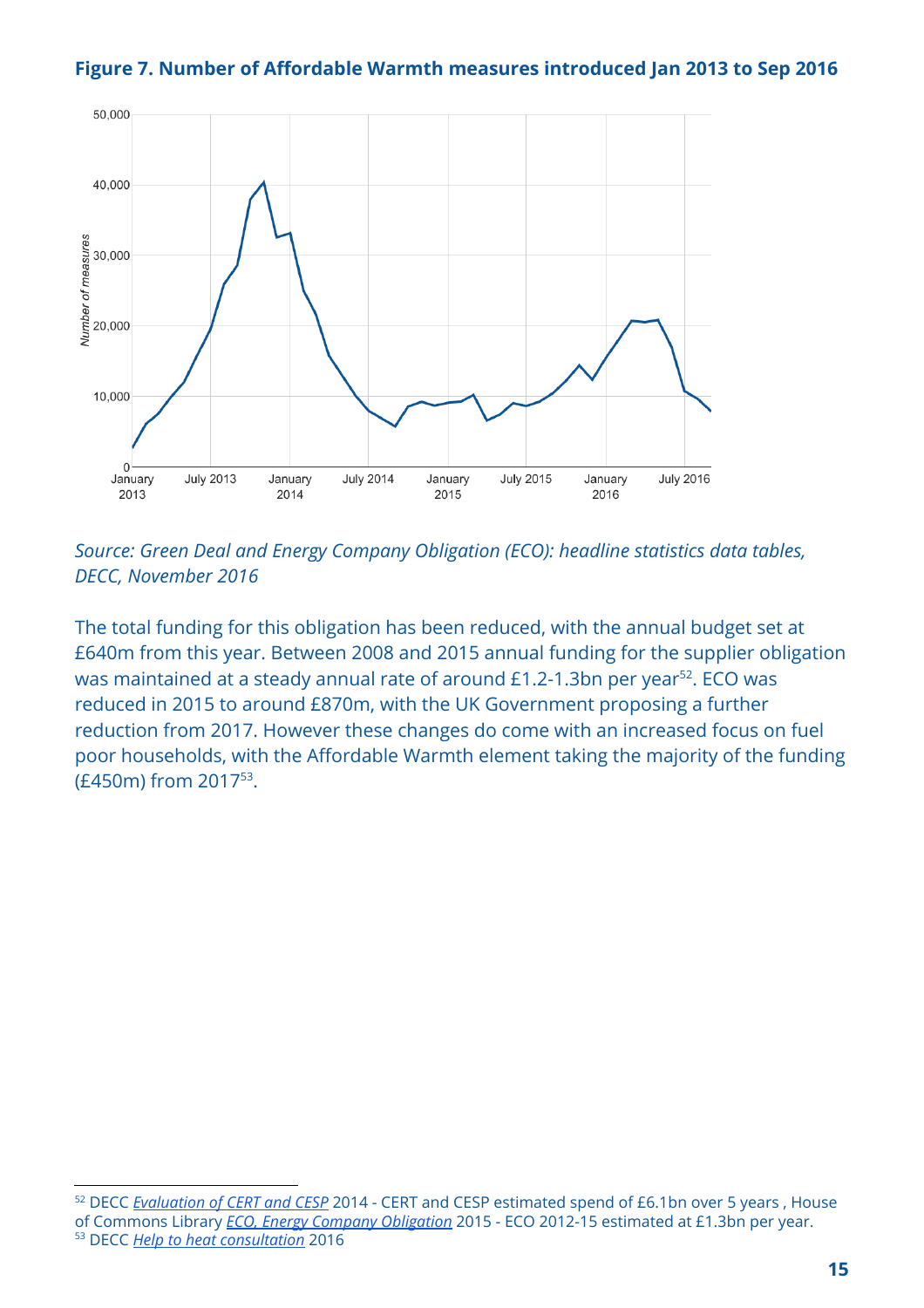## Government funded programmes

In addition to supplier obligations, there have been national energy efficiency schemes for fuel poor households in Great Britain for over 25 years. In 1991 the UK Government set up the Home Energy Efficiency Scheme (HEES) to provide insulation for low income homes across Great Britain. In 2000 this scheme was devolved into separate schemes in the three GB nations - Warm Front in England, HEES (Wales) and Central Heating Programme and Warm Deal in Scotland<sup>54</sup>.

Warm Front provided grants of up to £3,500 per household (£6,000 for non-gas homes) to install energy efficiency measures in vulnerable households in England. Across its lifetime the scheme provided assistance to 2.3 million households<sup>55</sup> with an estimated average saving of £300 a year on their energy bills 56 . The annual budget was £345m before it was tapered down in 2010 and closed in 2013. As mentioned above, the UK Government introduced the Affordable Warmth element to the supplier obligation to provide help to fuel poor households from 2013. These funds are available to consumers across GB.

Both Scottish and Welsh governments continue to provide versions of the schemes that started in 2000. These complement their publicly funded schemes with funding leveraged from the Affordable Warmth programme.

In 2016/17 Scotland is delivering £117 million of support for energy efficiency measures through their Home Energy Efficiency Programme for Scotland (HEEPS)<sup>57</sup>. £50 million of this is allocated to local authorities to target their own fuel poor residents (HEEPS: Area Based Schemes) while £19 million is reserved for a national scheme (HEEPS: Warmer Homes Scotland) allowing fuel poor private sector households to apply for funding. The ambition is to complement this investment with £120m of ECO funding. The other £48m is in the form of loans to owner occupiers and landlords. The Scottish Government have committed to maintain this level of funding next year<sup>58</sup>.

Similarly, the Welsh Government runs the Warm Homes programme (including both Arbed and Nest schemes) which provides funding for both local authorities and individuals to get advice and grants to improve their homes. Last year these schemes invested £45 million in improving over 8,000 homes $^{59}$ . Arbed complements EU development funds with £19m of Welsh Government money to support local and community schemes across Wales. Arbed focuses on supporting projects in deprived areas but all households in those areas can potentially benefit from these measures. Nest is the demand-led national scheme that leverages in ECO funding with £25.5m of public money to target measures at fuel poor households.

<sup>58</sup> gov.scot/Publications/2017/01/2768/10

<sup>54</sup> National Energy Action Fuel Poverty [Monitor](http://www.nea.org.uk/wp-content/uploads/2016/05/FPM_2016_low_res.pdf) 2016

<sup>55</sup> HoC Library Warm Front [Scheme](http://researchbriefings.parliament.uk/ResearchBriefing/Summary/SN06231), 2013

<sup>56</sup> National Audit Office The Warm Front [Scheme,](https://www.nao.org.uk/report/the-warm-front-scheme/) 2009

<sup>57</sup> eas.org.uk/en/home-energy-efficiency-programmes-for-scotland-heeps\_50558/

<sup>59</sup> gov.wales/topics/environmentcountryside/energy/efficiency/warm-homes/?lang=en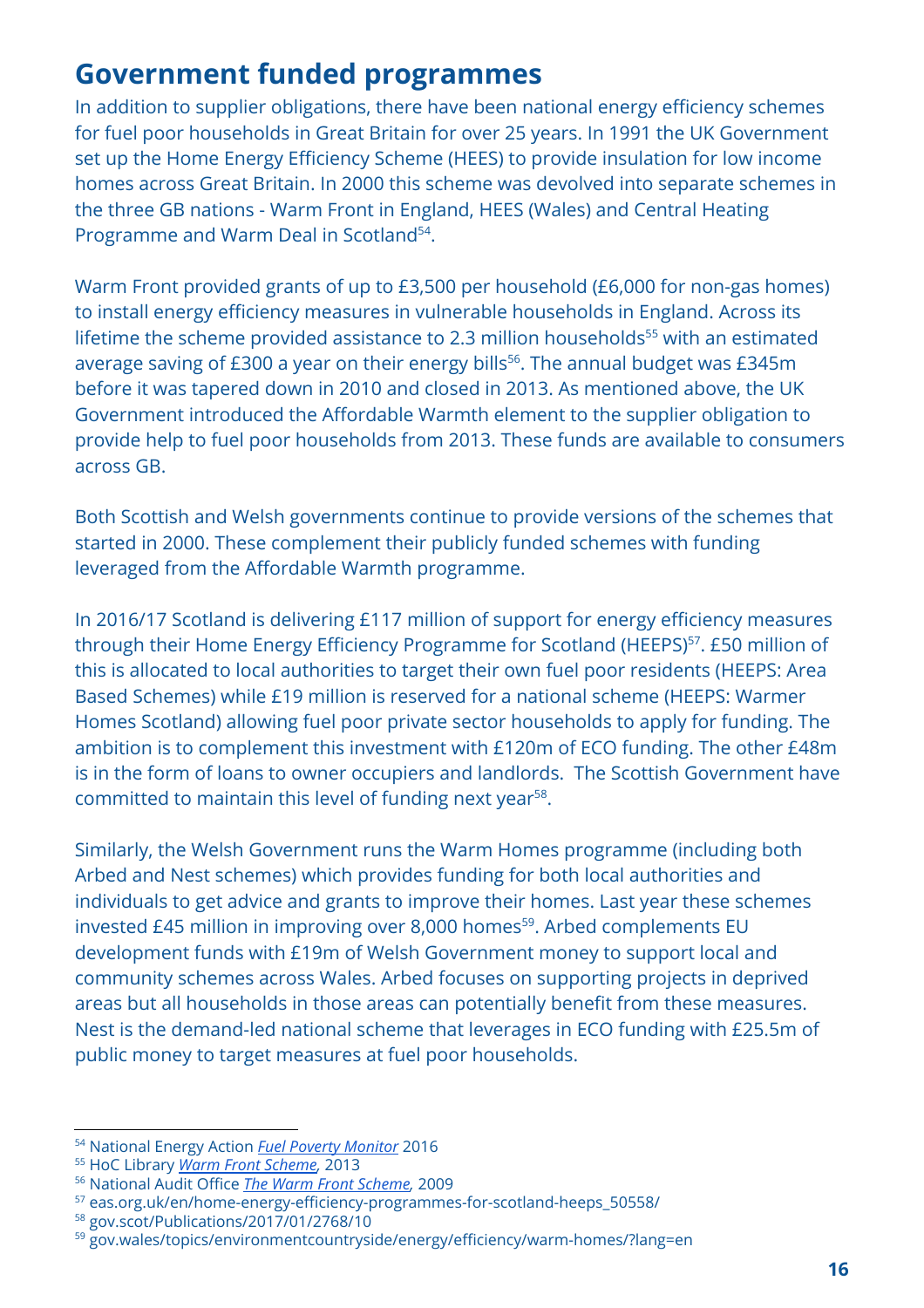## Competition and Market Authority remedies

Following their extensive investigation into the energy market, the CMA proposed two remedies aimed at vulnerable and disengaged consumers<sup>60</sup>:

#### 1. Prepayment price cap

The first, an interim cap on prepayment meter costs, is designed to lower the premium charged to prepayment customers compared to people with other payment types. This follows recognition from the CMA that prepayment consumers face particular barriers to a competitive market, which were not likely to improve until fully operational smart meters are in place. The cap is set at a level that is estimated to save prepayment customers around  $E80$  a year<sup>61</sup>.

The cap is intended to be a stop-gap measure (running from 2017 until 2020) which will immediately reduce financial detriment to consumers until longer term remedies, such as the introduction of interoperable smart meters, start to take effect. While this remedy will help prepayment consumers, the majority of vulnerable and disengaged consumers currently pay for their energy via a credit meter - seven in ten fuel poor households pay for their energy through a credit arrangement $^{62}$ .

#### 2. Disengaged consumers database

The second remedy proposed by the CMA is to compile a database of 'disengaged' consumers (controlled by Ofgem) who have been on a standard variable tariff (SVT) with a supplier for over 3 years. Details of these consumers would then be shared with other energy suppliers allowing them to send written marketing materials offering alternative tariffs. People on the list would have the right to opt out of receiving marketing, and would have to specifically opt in to receiving electronic communications from alternative suppliers. The database is set to be officially launched in 2018.

<sup>60</sup> Competition & Markets Authority Energy Market [Investigation,](https://assets.publishing.service.gov.uk/media/5773de34e5274a0da3000113/final-report-energy-market-investigation.pdf) Jun 2016

<sup>61</sup>ofgem.gov.uk/publications-and-updates/ofgem-sets-prepayment-price-cap-protect-over-four-million-hous eholds-least-able-benefit-competition

<sup>62</sup> BEIS Fuel poverty [statistics](https://www.gov.uk/government/collections/fuel-poverty-statistics), 2016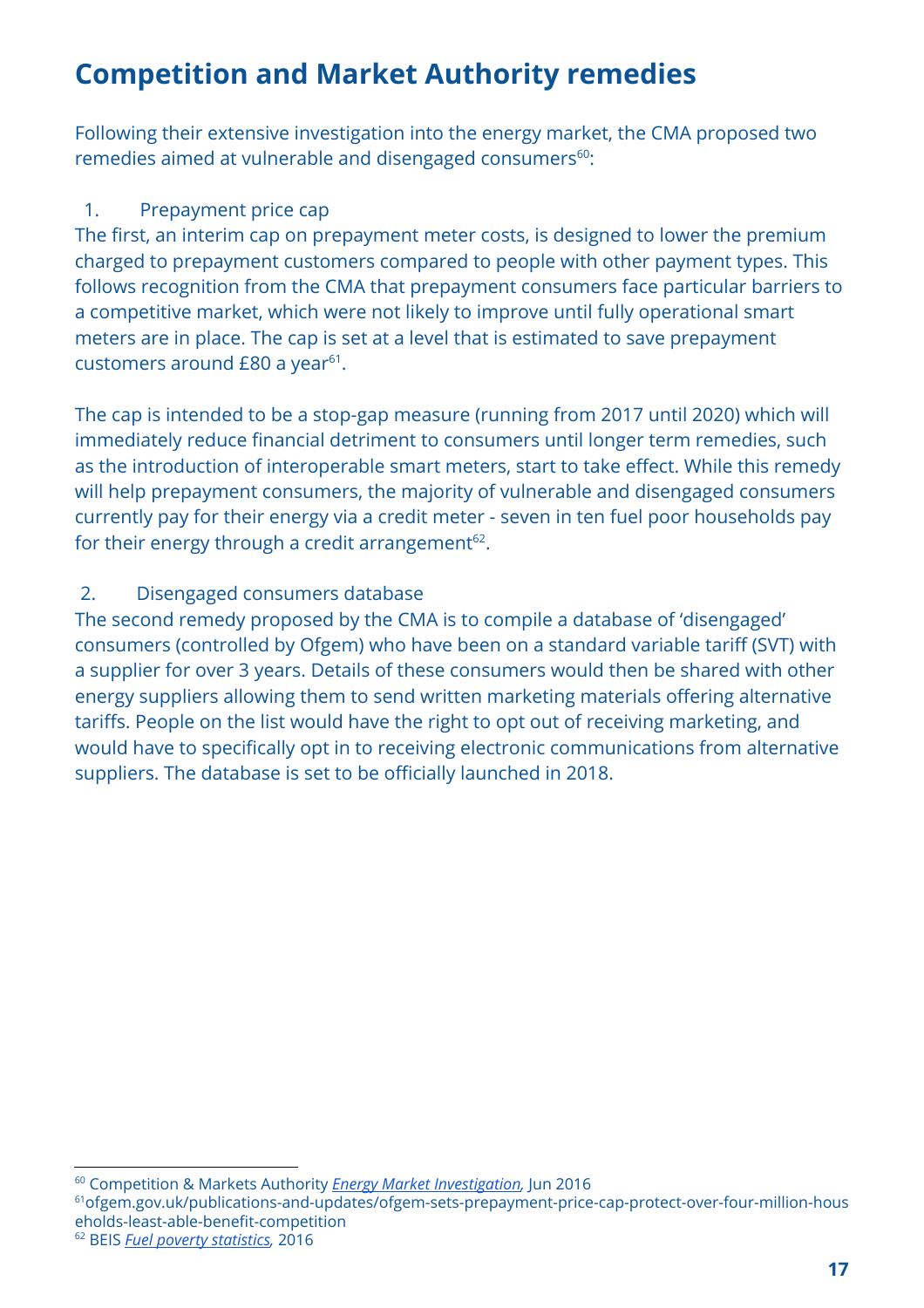# Policy Recommendations

Our research has shown a complex picture of extra costs faced by GB consumers, with total costs going into billions. Certain groups of consumers including low income households and pensioners, face particularly difficult barriers and are suffering acute costs as a result.

It is clear that the amount of investment in protecting consumers does not match the costs faced by vulnerable households. This gap widens substantially for working age households when winter fuel payments (which are only available to pensioners) are discounted.

This final chapter lays out some possible ways to better target the consumers who find themselves least able to engage in the market and bring their energy bills down to an affordable level.

## Price guarantee for vulnerable consumers

Consumers who are not engaging in the market are paying far too much for their energy. While the CMA predicts that this group will reduce, as a result of their remedies and the smart meter rollout, there remains a strong case for an intervention to protect those households who have been left behind.

Citizens Advice recommend that the safeguard tariff for prepayment customers be extended to all those credit customers who are eligible for the Warm Home Discount (low income households with a young child, someone suffering from health condition or pensioners).

We will monitor industry efforts to engage all other customers. If by 2020, suppliers have failed to deliver, we propose that all remaining disengaged consumers (who have been on a standard tariff for three years or more) are moved onto the safeguard tariff. This gives suppliers one last opportunity to tackle the problem themselves.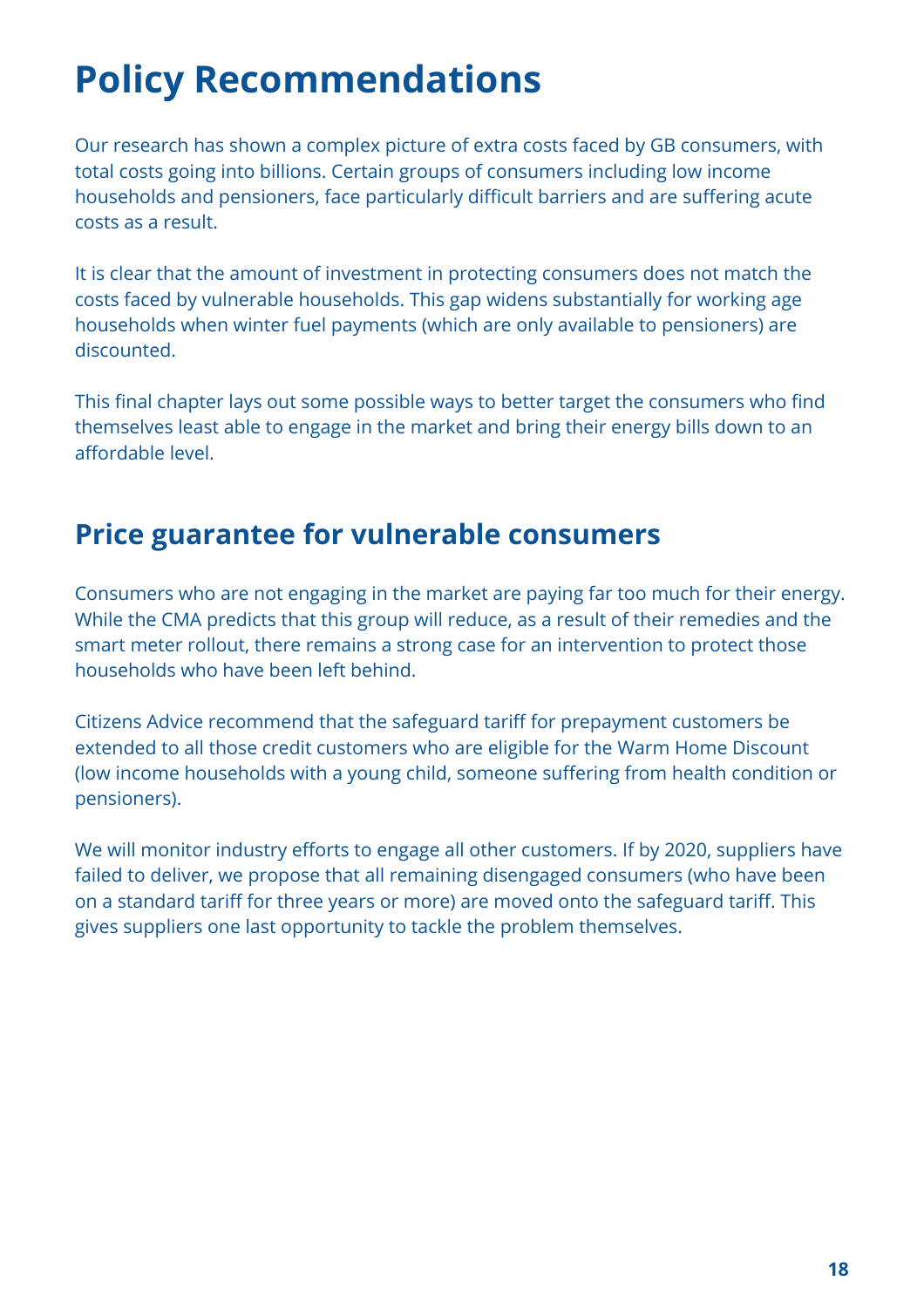## Local energy strategies

Local government is particularly well-placed to engage vulnerable consumers in the energy market. As an example, Islington Council currently identifies around 3000 vulnerable residents each year who are in need of support with paying their energy bills and heating their home as part of its SHINE referral scheme $<sup>63</sup>$ .</sup>

The public also trust their local authority twice as much (56%) as energy companies (27%) and the trust gap grows for certain vulnerable consumer groups: 58% versus 22% for pensioners and 49% versus 15% for Warm Home Discount recipients<sup>64</sup>.

Many local authorities are starting to recognise the benefits that cheaper energy can bring for vulnerable residents. There has been a sharp rise in the number of local schemes to make energy more affordable. In their recent publication<sup>65</sup> on this increasing appetite for 'local energy', Ofgem categorised local schemes as:

- 1. Local services (collective switching, energy efficiency/fuel poverty schemes)
- 2. Local generation (local renewable projects that provide revenue for local schemes)
- 3. Local supply (supplying energy with emphasis on addressing fuel poverty)

Ofgem make a distinction between community energy and local energy. However, we think that any local scheme aimed at reducing energy costs for residents should be included here. This includes local generation schemes that are developed exclusively by and for a local community as well as district heating schemes that supply heat (as opposed to energy) to a set of dwellings.

This area is already developing very quickly and more work needs to be done by governments, consumer bodies and communities to establish the best way for this increasing trend to deliver cheaper and more sustainable energy for consumers, particularly those that have not benefitted from competitive markets until now.

However, we have highlighted some key areas where more immediate change will be possible:

#### 1. Local services

We believe local services could interact better with the Energy Company Obligation, harnessing the funding from the supplier obligation with the local knowledge of councils. The UK Government has recently announced that suppliers will be able to discharge up to 10% of their obligations to install energy efficiency measures through local referrals. Given local authorities' first hand interaction with their vulnerable residents, we would like to see this percentage increased.

<sup>&</sup>lt;sup>63</sup> islington.gov.uk/environment/energy-services/affordable\_warmth

<sup>&</sup>lt;sup>64</sup> GFK Energy Market [Investigation](https://assets.publishing.service.gov.uk/media/54e75c53ed915d0cf700000d/CMA_customer_survey_-_energy_investigation_-_GfK_Report.pdf), 2015

<sup>65</sup> Ofgem Local energy in a [transforming](https://www.ofgem.gov.uk/system/files/docs/2017/01/ofgem_future_insights_series_3_local_energy_final_300117.pdf) energy system, 2017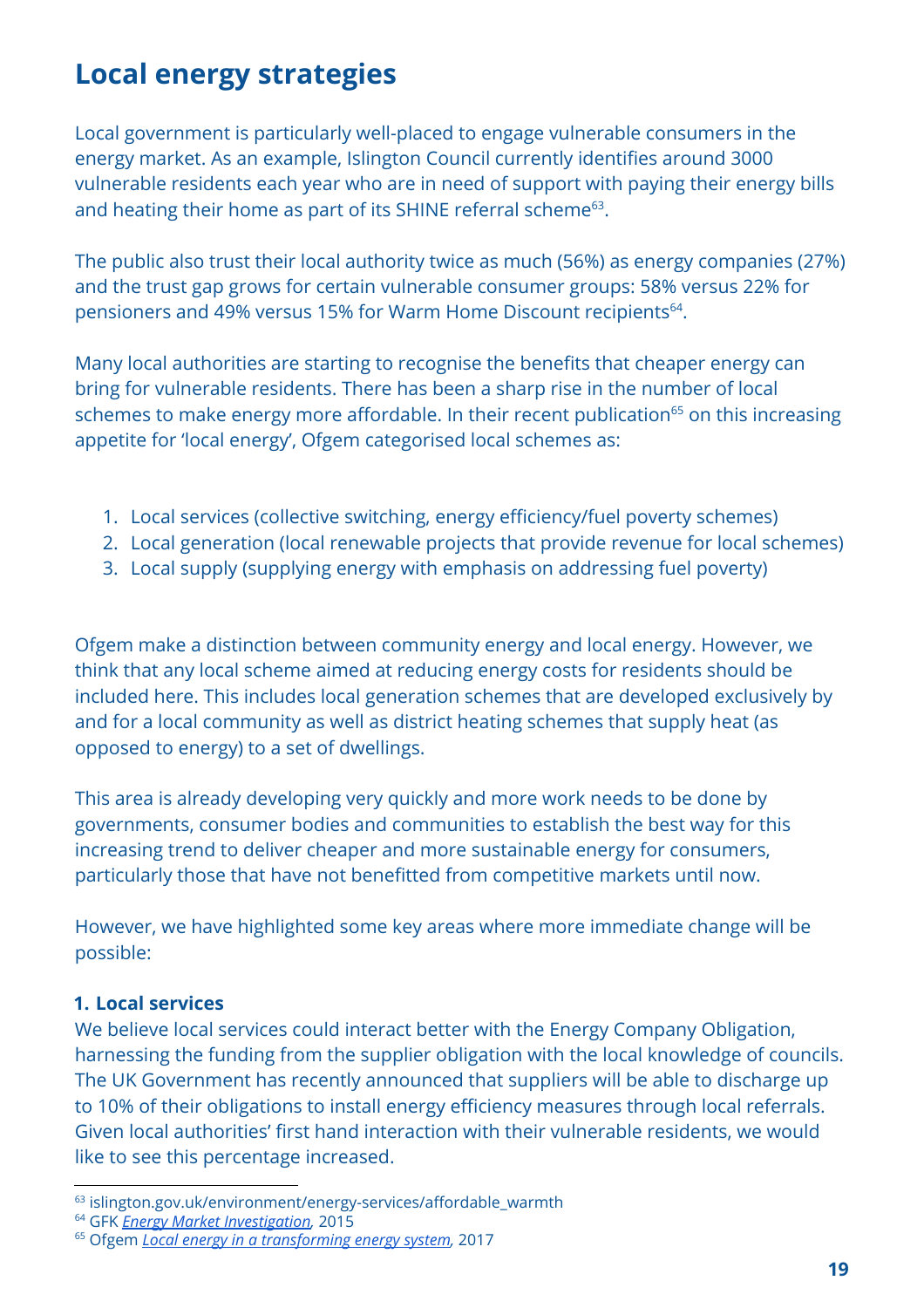Rather than asking smaller suppliers to set up their own schemes, we believe a more efficient use of funds would be for these suppliers to contribute to an innovation fund for local councils and organisations to deliver energy efficiency measures on their behalf. This fund would be administered by the UK Government for England and the devolved governments for their respective nations.

We would also like to explore how the governments can help local authorities raise awareness of collective switching schemes and better integrate their support with local schemes. This could include, for example, referrals from the personal budgeting programme that is part of universal credit.

#### 2. Local generation

We would like to see councils support local generation by helping community groups better understand what might be required in the development of any scheme, such as any planning permission required, advice on available funding streams and how schemes could work alongside other local programmes.

#### 3. Local suppliers

We will explore working with local government to provide guidance on how to ensure vulnerable residents receive the right support and have access to better prices. We also support the suggestion made by Ofgem in their publication that consumer outcomes would be improved if it was easier for suppliers to obtain permission to focus their fuel poverty tariffs on local residents.

For district heating, we would like to see regulations introduced to ensure consumer outcomes are protected in this market.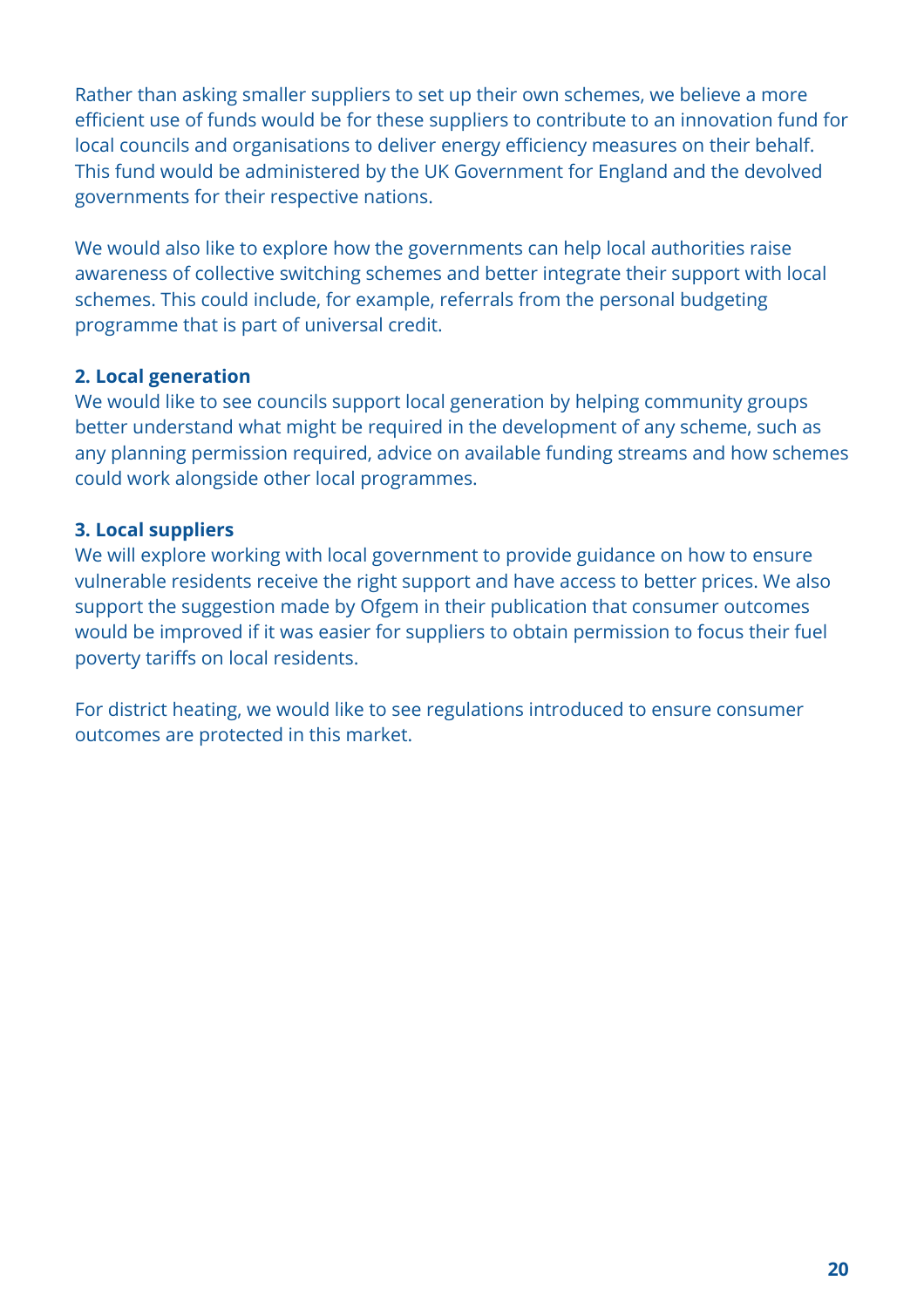## **Renters Energy Efficiency Fund**

#### (England and Wales only $^{66}$ )

The Energy Act 2011 introduced a legal requirement for all rented properties to have an energy efficiency rating of at least Band E by 2020, and all new tenancies by 2018. This was estimated to save renters in fuel poverty an average of £600 a year.

However, through regulations published in February 2015, landlords have been exempted from taking any action to improve the energy efficiency of their property that would incur a cost. With the Green Deal scheme finished, it is unlikely that the minimum standard will be reached by 2020 for all F and G rated rented homes.

Citizens Advice believes that these improvements represent a reasonable obligation to their tenants, and calls on the UK and devolved governments to strictly enforce the energy efficiency standards for all rented homes where the cost of increasing to Band E by 2020 would not exceed £5,000. However, we recognise that around 10% of properties in the private rented sector will require more expensive improvements. We therefore propose that Renters Energy Improvement Funds are established in England and Wales by increasing the Buy To Let stamp duty premium from 3% to 4%, raising an additional £210 million $^{67}$ . With the next phase of the Welsh Government's Nest scheme beginning in 2017, the establishment of such a fund could facilitate a move towards focussing grants from the future demand-led scheme on owner occupiers.

#### Minimum standards for smart meter support

In 2014 Citizens Advice set out a number of measures that suppliers could take to help vulnerable consumers use the information from their smart meter. This included an emphasis on providing tailored one-to-one support spread over a number of short follow up sessions and using community groups to drive engagement.

Our recent [research](https://www.citizensadvice.org.uk/about-us/policy/policy-research-topics/energy-policy-research-and-consultation-responses/energy-policy-research/smart-support-a-good-practice-guide/) in Smart [Support](https://www.citizensadvice.org.uk/about-us/policy/policy-research-topics/energy-policy-research-and-consultation-responses/energy-policy-research/smart-support-a-good-practice-guide/) found that there is still very little one-to-one support being offered to vulnerable consumers and no suppliers currently plan to monitor consumption to see if vulnerable consumers are getting the most out of their meter. This risks excluding a group of consumers who potentially could benefit the most from the new technology.

We recommend that the UK Government to establish industry-wide standards on follow-up support for vulnerable consumers. The government have set up a working group to develop principles for post-installation support. We believe these should inform standards against which industry performance in this area can be assessed.

<sup>&</sup>lt;sup>66</sup> Stamp duty does not apply in Scotland so the fund would not be available for Scottish landlords, however they do qualify for public financing through Home Energy Efficiency Programme for Scotland.  $67$  UK Government predicted a £630m saving this year from 3% levy -

https://www.gov.uk/government/publications/stamp-duty-land-tax-higher-rates-on-purchases-of-additional -residential-properties/stamp-duty-land-tax-higher-rates-on-purchases-of-additional-residential-properties